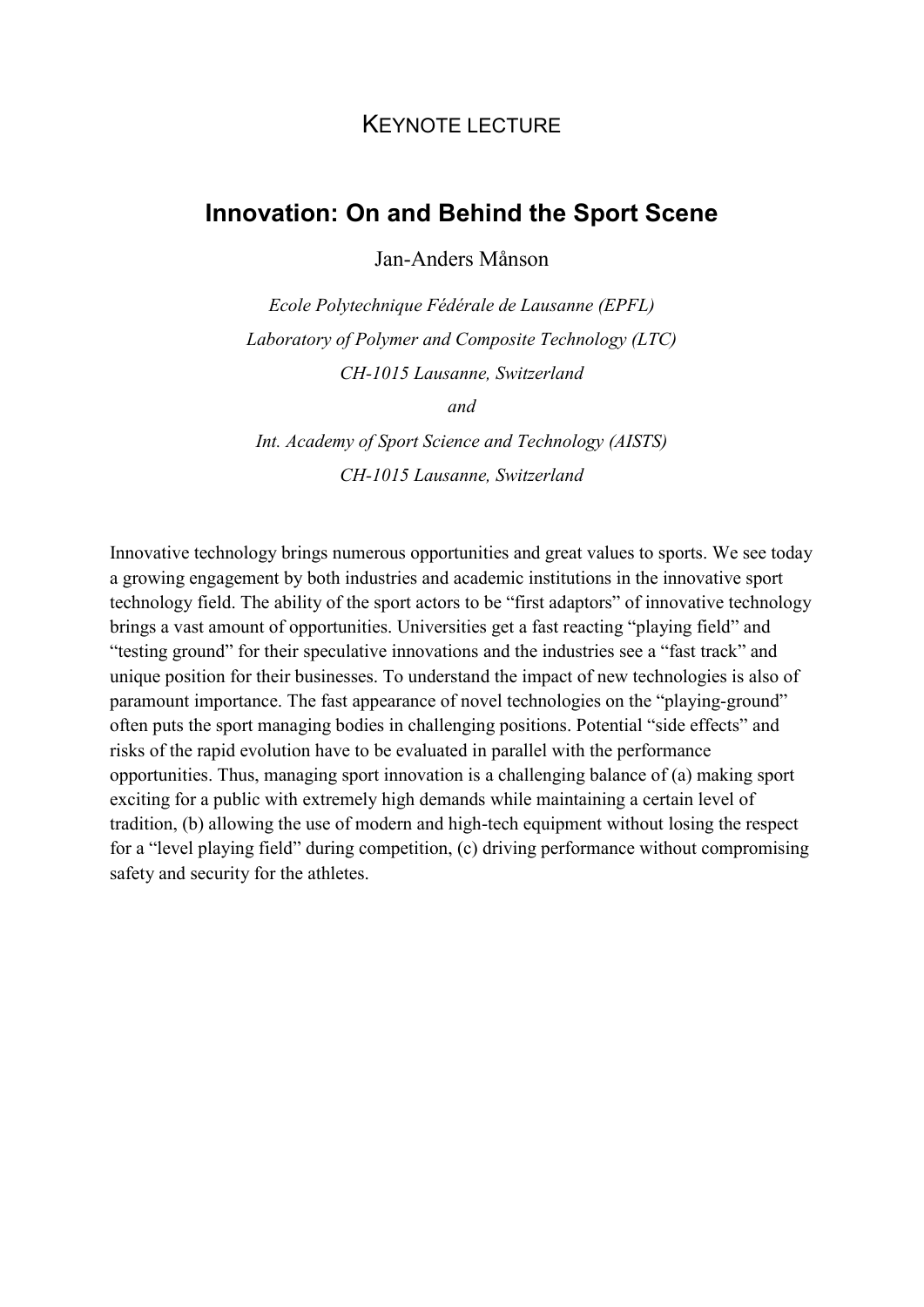# **TeXtreme Spread Tow Carbon Reinforcements for ultralight sport applications**

Henrik Blycker

*Oxeon, Sweden*

TeXtreme® Spread Tow carbon reinforcements are using spread tows to produce optimized reinforcements for ultra light composites. Spreading tows (yarns) into very thin tapes enables reinforcements in woven structure as well as unidirectional tapes with mechanical performance and possibility for weight savings that are unique compared to conventional reinforcements.

Spread tow is today frequently used in sport applications (F1, hockey, wind surfing, skis etc.) and the presentation will address the various opportunities spread tow bring to the sport industry.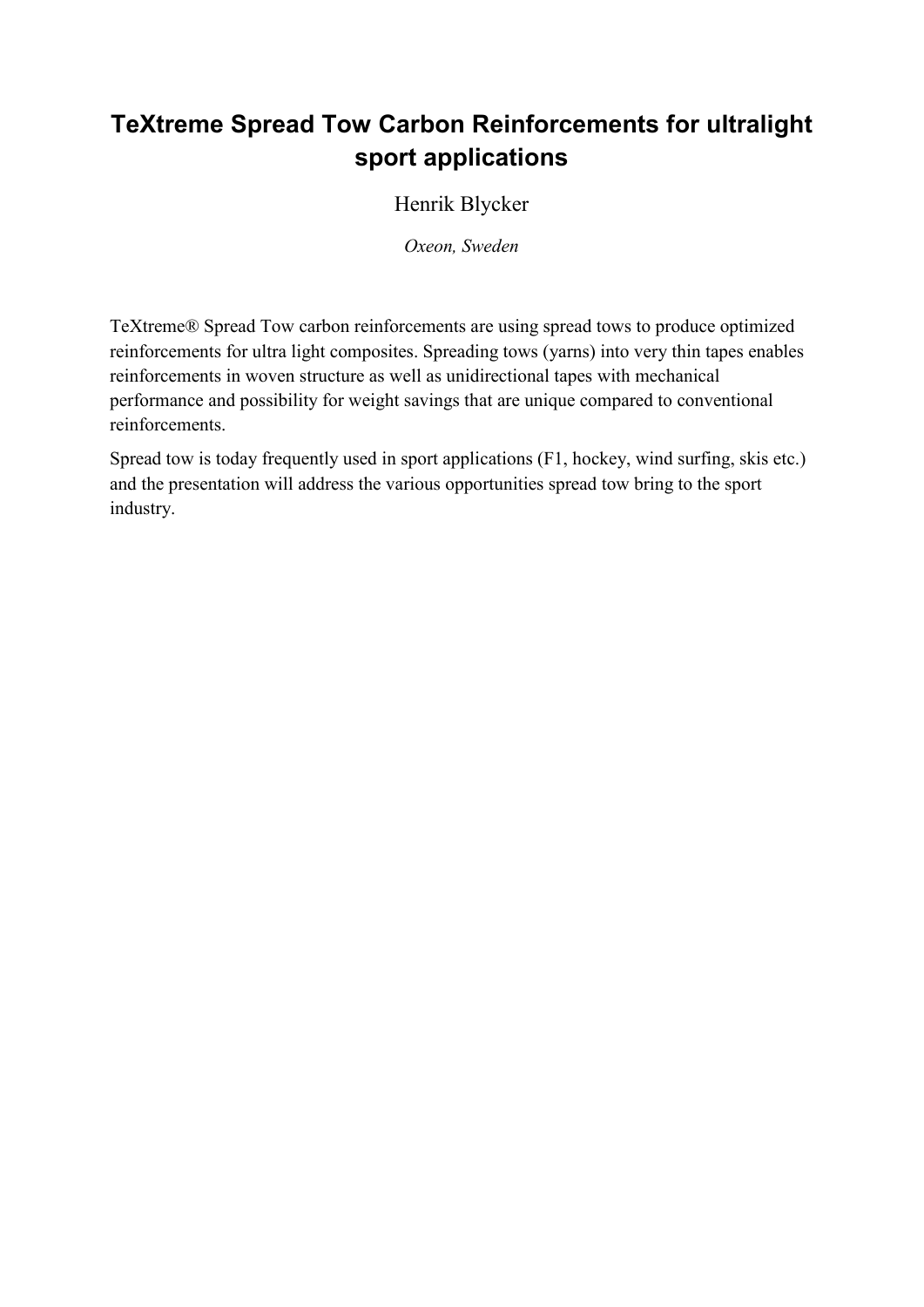# **Designing fibre-reinforced plastic sports equipment with optimized spring properties**

Anders Sjögren

*Ad Manus Materialteknik AB, Slättegårdsvägen 10, 427 50 Billdal, Sweden*

#### **Abstract**

Fiber-reinforced plastics are characterized by low density, high specific stiffness and strength, great design freedom, good fatigue resistance, etc., which makes it interesting to use these kinds of materials for many different types of products. A relatively new product for fiberreinforced plastics is springs. Automotive leaf springs, made of glass-fiber reinforced epoxy, have been used for some years, but coil springs have until now normally been made of steel. However, Audi is now introducing coil springs made of glass-fiber reinforced epoxy in some of their new models. By switching from steel to glass-fiber reinforced epoxy the weight of the coil springs can be reduced by as much as 70%.

In sports technology the springy properties of fiber-reinforced plastics are used to a large extent. Examples are for instance; spring boards, trampolines, high jump poles, and artificial joints (foot prostheses). The great design freedom of fiber-reinforced plastics makes it possible to optimize the properties and obtain the desired flexibility and strength. However, it is important to remember that fiber-reinforced plastics are brittle materials, which are vulnerable to interlaminar cracking, and it is therefore important to consider both strain levels and out-of-plane stresses in the design of sports equipment with spring properties to minimize the risk for damage initiation and failure.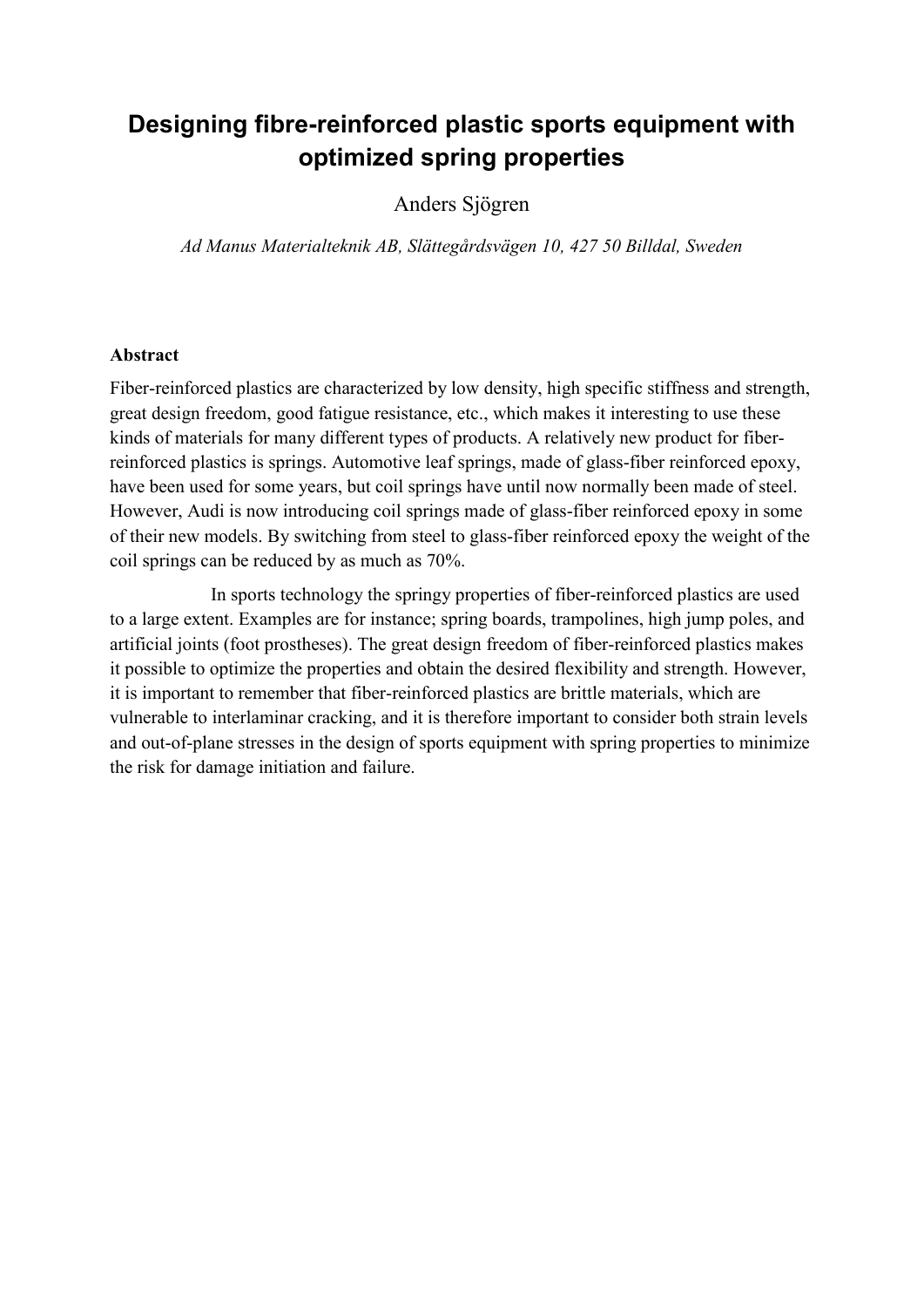# **Impact response of auxetic (negative Poisson's ratio) materials for sporting applications**

Andrew Alderson

*A. Alderson1 , T. Allen2 and L. Foster<sup>2</sup>*

*1. Materials and Engineering Research Institute, Sheffield Hallam University, Howard Street, Sheffield S1 1WB*

*2. Centre for Sports Engineering Research, Sheffield Hallam University, Collegiate Hall, Collegiate Campus, Sheffield, S1 1WB*

In this paper, the auxetic effect will be introduced, the range of auxetic materials briefly reviewed, and research demonstrating benefits having potential in sports applications will be highlighted. These include the use of auxetic materials in impact protector devices (pads, gloves, helmets and mats) exploiting better conformability for comfort and support, and enhanced energy absorption for lighter and/or thinner components. FE simulations will be reported for a new type of auxetic honeycomb having potential in helmet applications, along with indentation testing of auxetic and non-auxetic foams for assessment in protective pads and running shoes applications, for example.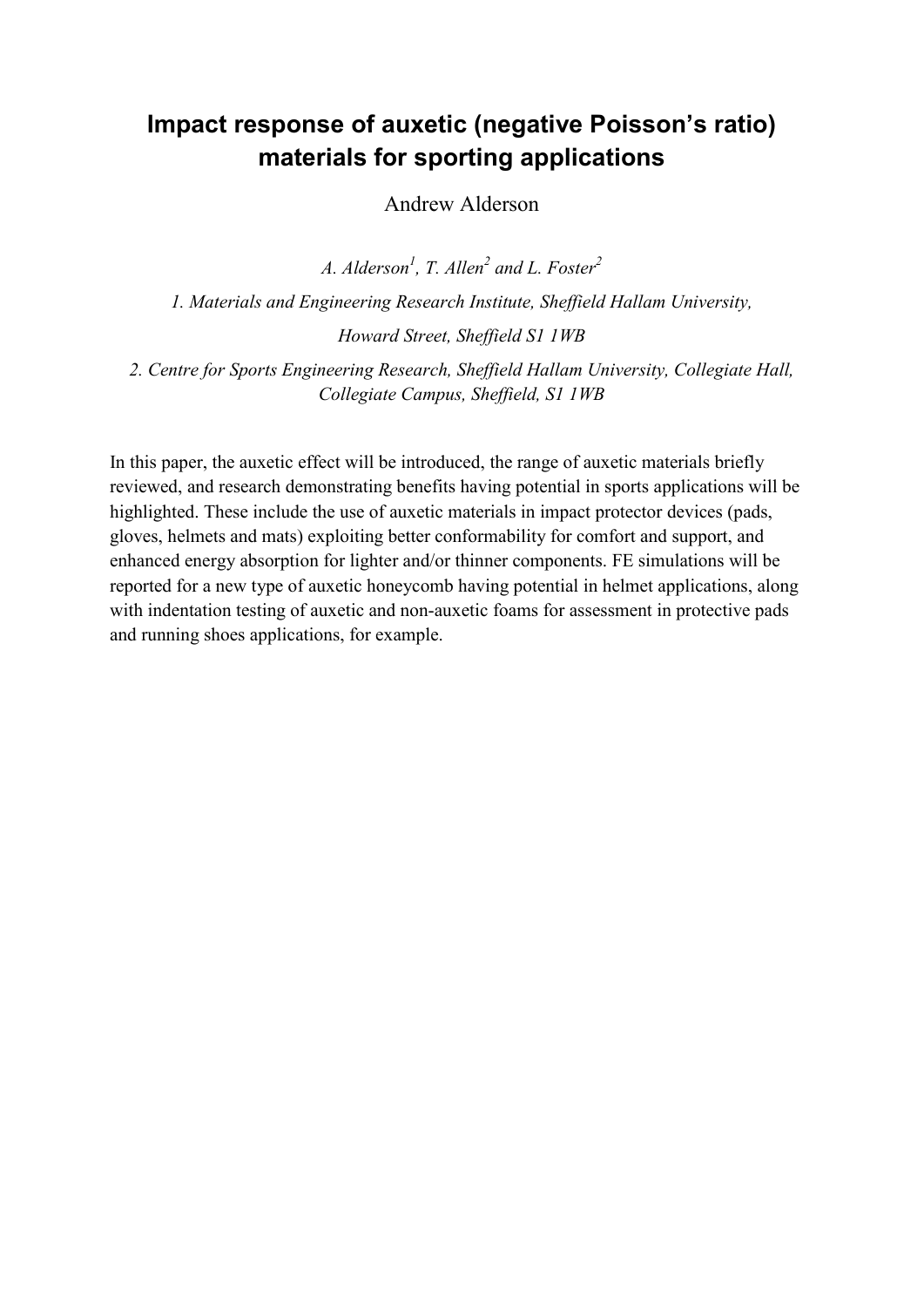### **Carbon yacht spars - customised series production**

William  $Holt<sup>1</sup>$ , Per Wretlind<sup>2</sup>

*1 Selden Masts Limited, Gosport, UK 2 Selden Masts AB, Göteborg, Sweden*

The use of carbon fibre in manufacturing has revolutionised countless modern day marine sports. Since the initial incorporation of composites in yacht construction, the industry – and materials – have developed in such a way that these components are now indispensable to modern racing. Utilising the strength and lightness of these materials in spars has both increased our understanding and pushed the limits of mechanical design and it is now possible to create a strong, stiff and light structure from a host of various materials and manufacturing methods which can be tailored to a wide range of needs. At Seldén we have been developing, refining and advancing our composite products for nearly 15 years and aim to provide a world class product for a rapidly developing marine market.

Here, we outline the crucial stages of the processes and operations taken to create a continuous fibre, carbon-epoxy yacht mast. From the initial requirements specified by the customer regarding rig type, righting moments and dimensional factors, a complex design programme provides a set of structural conditions that must be met. This information can then be translated into the laminate schedule, areas of required reinforcement and mast section. These requirements must then be transferred to production, which uses some of the latest filament winding CNC technology, as well as hand-constructed components, assembly and finishing. This system provides a solution to the dynamic, modern and challenging requirements of the sailing environment.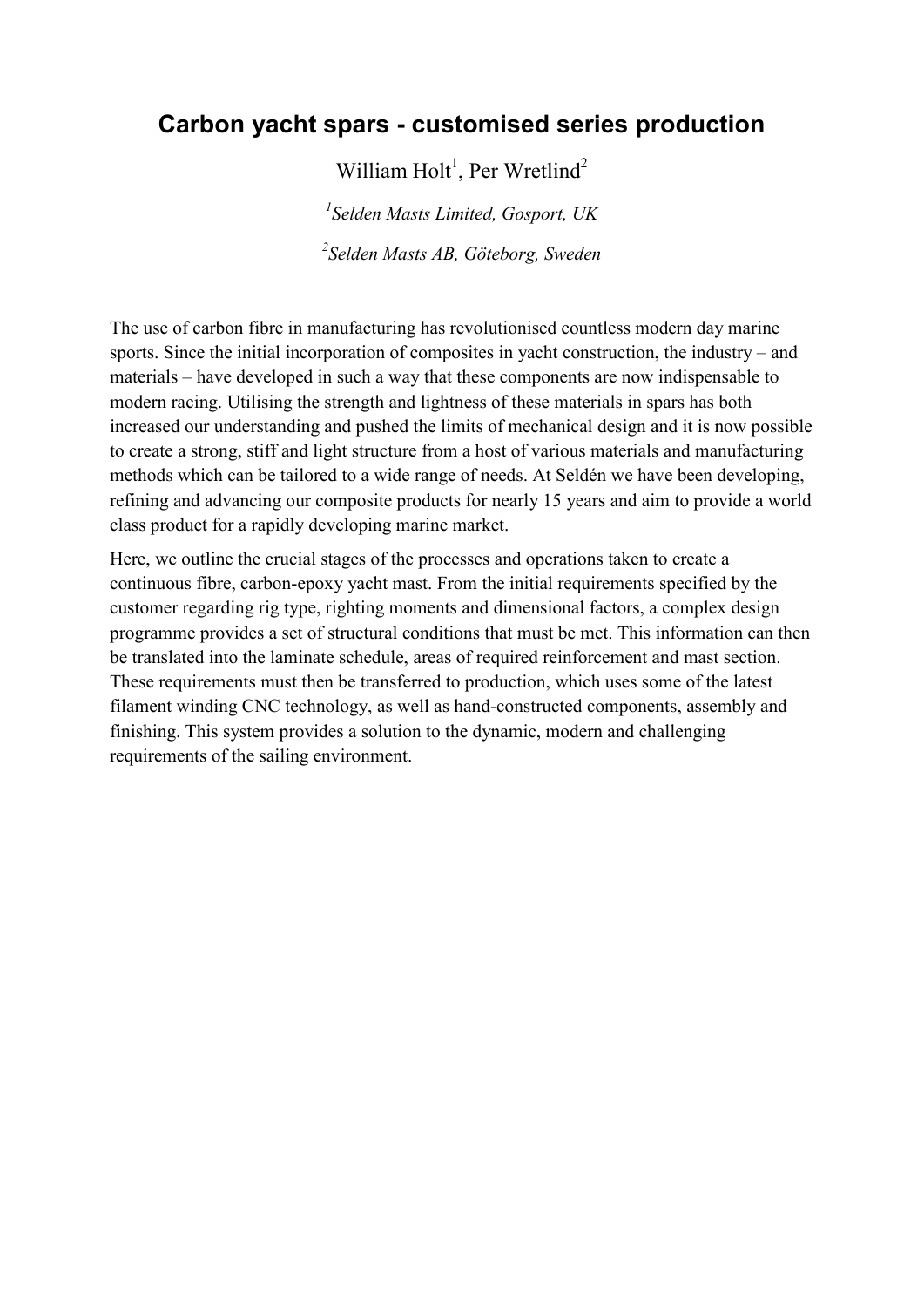## Håkan Svensson

Aston Harald AB, Sweden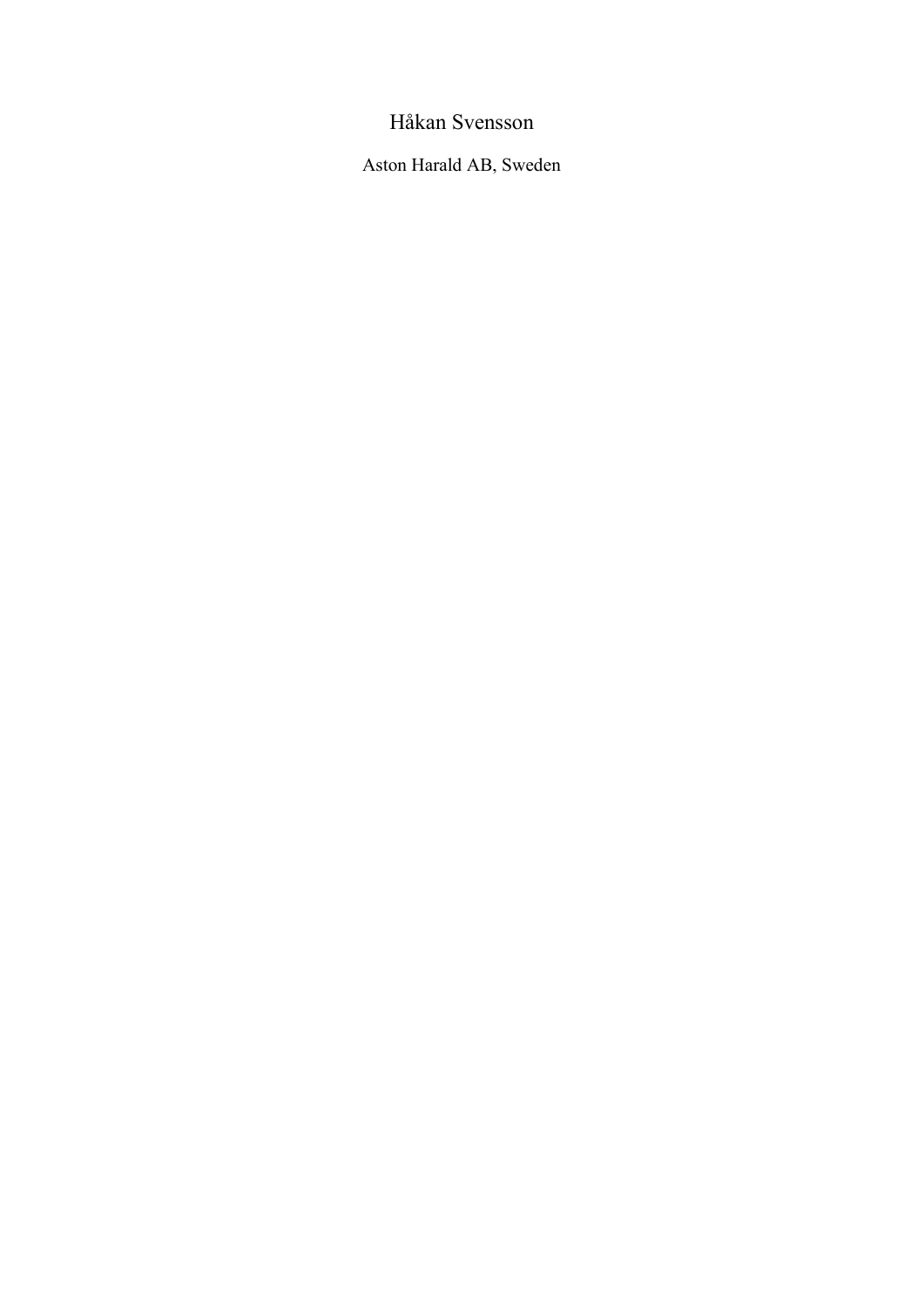# **Sports Physics at Lynchburg College**

John Eric Goff

Lynchburg College, United States

I will discuss how sports physics influences physics education at my home institution. From a general education course in sports physics to novel research with students majoring in physics, sports physics plays a significant role in the Lynchburg College Physics Department. I will offer highlights from the sports physics course, including the textbook I am writing for the course. I will also highlight research work connected to the Tour de France and the World Cup that physics majors have helped me perform.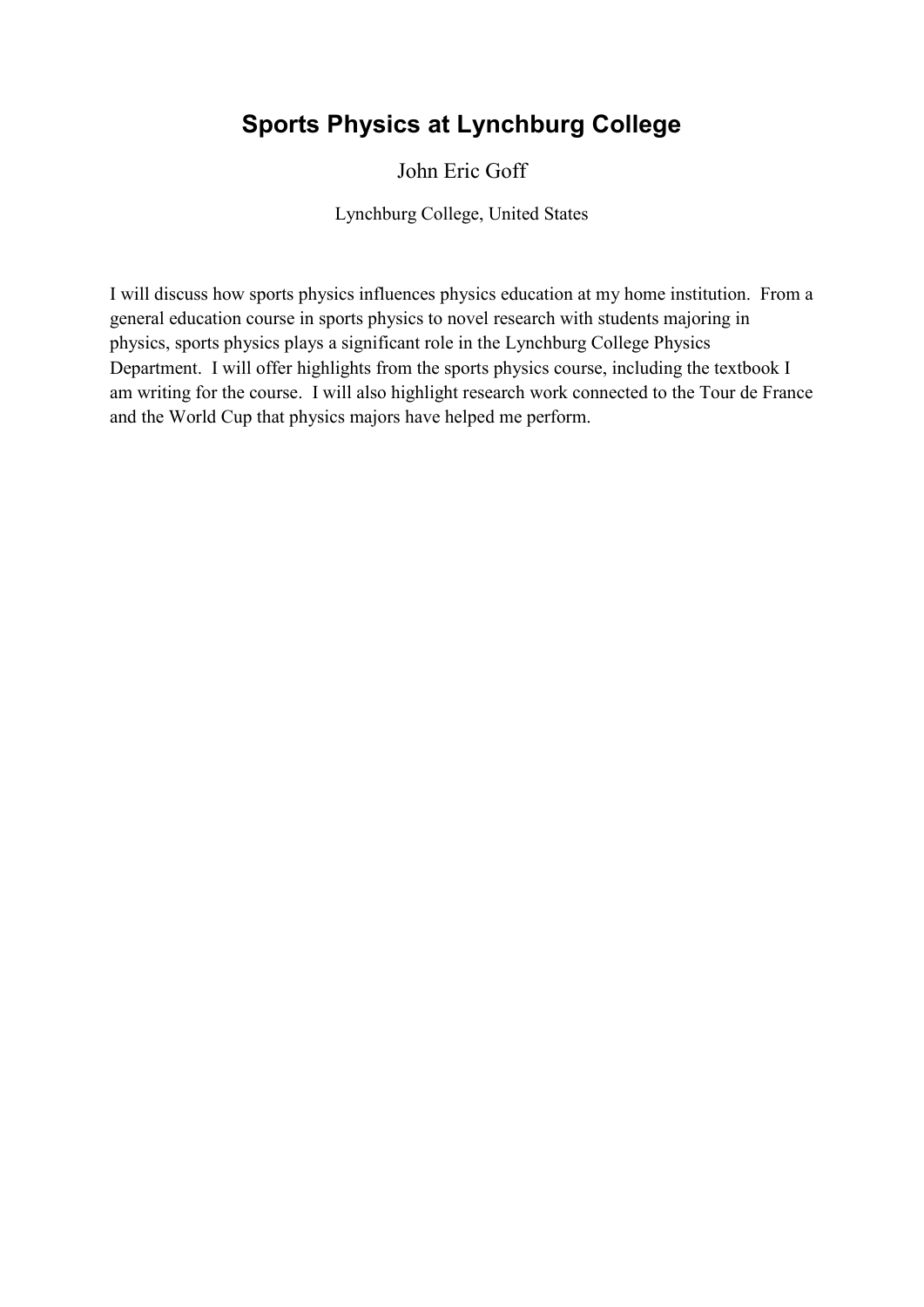# **How to become a sports engineer? An overview of career pathways in the sports industry**

David James

Sheffield Hallam University, United Kingdom

This presentation will provide an overview of the different types of sports engineering careers that are available, and the different educational pathways to achieve these jobs. Sports engineering careers are very rewarding, but they are also highly competitive. This presentation will argue that whilst young people should always follow their passions, they should also position themselves to keep their career options flexible and open.

The presentation will provide both a global perspective, and experiences from Sheffield Hallam University's highly successful master's programmes in sports engineering.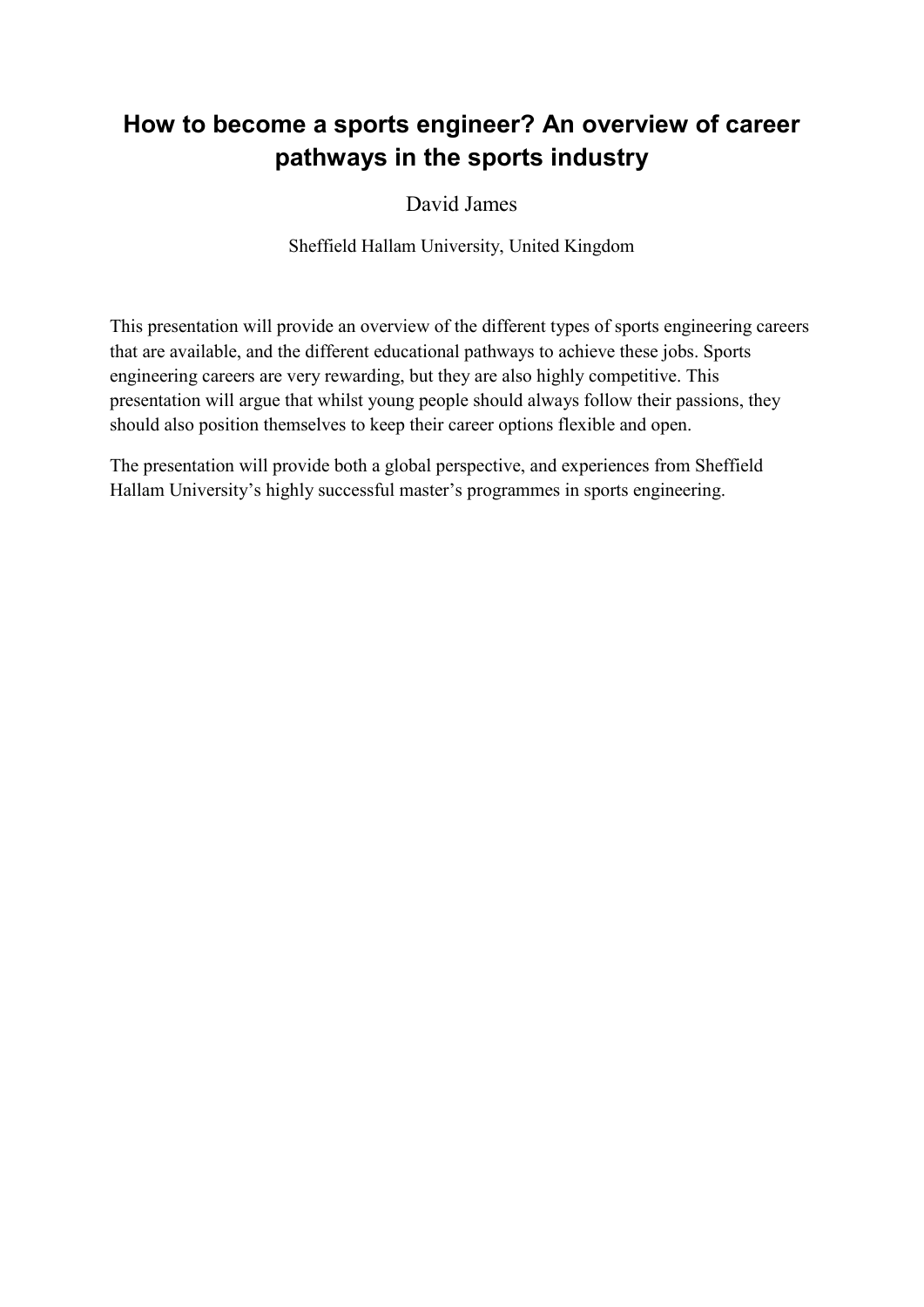# **Sports Technology Education at Sports Tech Research Centre, Mid Sweden University**

Mikael Bäckström

*Mid Sweden University*

The talk shares some experiences in building education in Sports Technology at Mid Sweden University and the results of 10 years of successfully running it in Östersund. The Sports Technology education at Mid Sweden University started at Campus Östersund in 2003 as a part of the curriculum of the Engineering Department. This specialization was initially at the three-year Bachelor level, and later it was extended to an additional two-year Master level. Aiming at the quality of Sports Technology education, three keystones are underlying its process, representing the solid knowledge base, capacity to be flexible in problem solving and the use an innovative approaches. The Department unites researches with a background in both natural sciences and engineering disciplines, having a wide experience of working with and within the industry, equally active in research and teaching. The unique constellation of the profiles forming the Department include not only the SportsTech® group from Sports Tech Research Centre, being "the backbone", but also the Ecology and Eco-technology, and Quality Technology groups bringing the excellence and extra competence needed to assure the quality of the Sports Technology education. We were the first higher education institution in Sweden to give this kind of education program and now some other Swedish Universities have followed us. Our success can be measured by a number of graduates taking good jobs in the industry. We also enjoy a steady flow of new students coming from all parts of Sweden, and Sports Technology education stays among the most desirable ones in the country.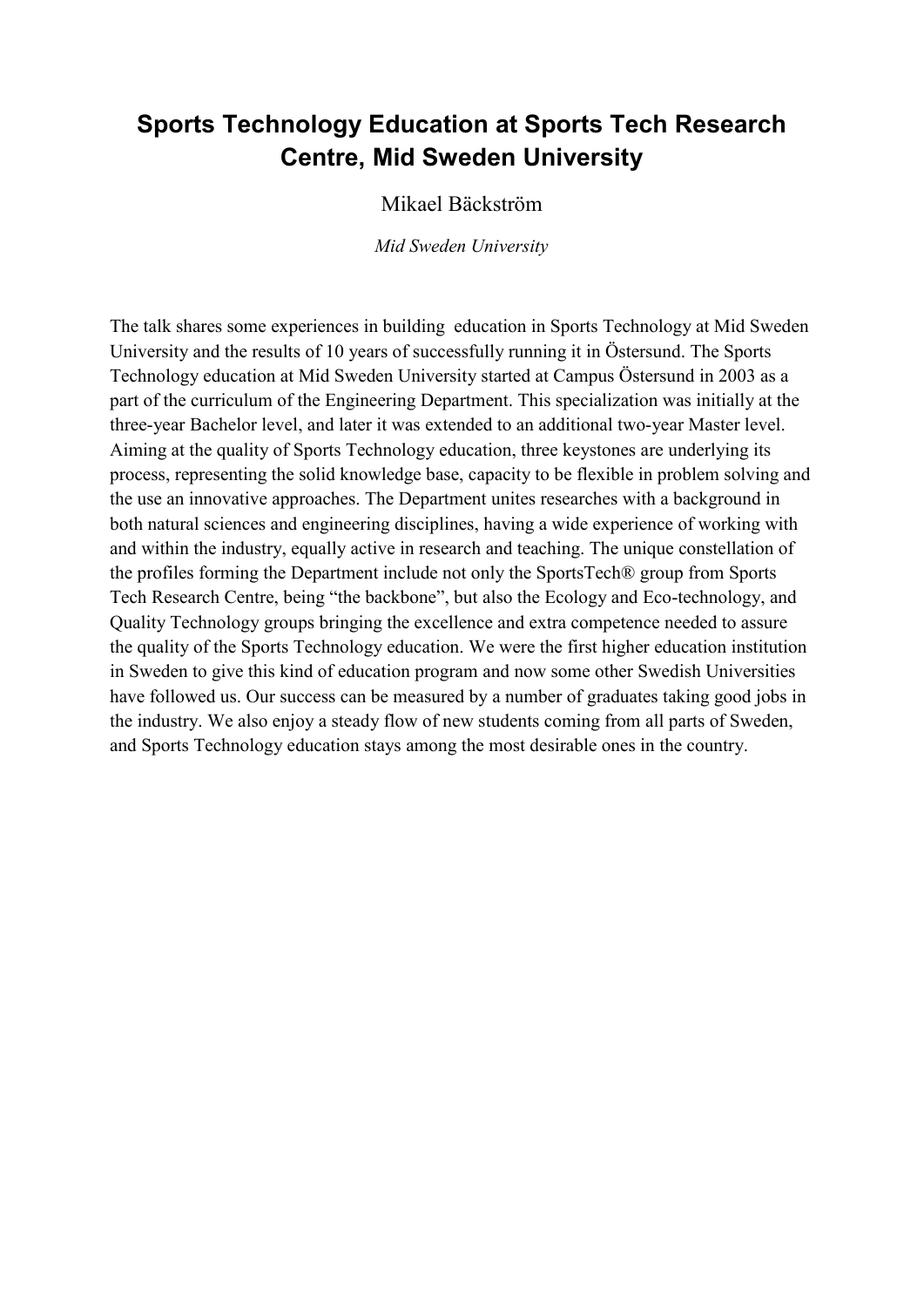# **Studying Sports & Technology at Chalmers**

Magnus Karlsteen

*Chalmers University of Technology, Sweden*

A student at Chalmers can participate in the sports technology activities in several ways. One common way is to start with a bachelor thesis that is connected to a sport. The Second step is a sports technology course given on the masters level. A closely connected sports course is also given at Gothenburg University. One of two semesters can be dedicated to a Master's thesis with a sports subject. Another possibility is to apply for a part-time job within one of the sports projects. Finally, being a member of one of the sports technology groups is an option.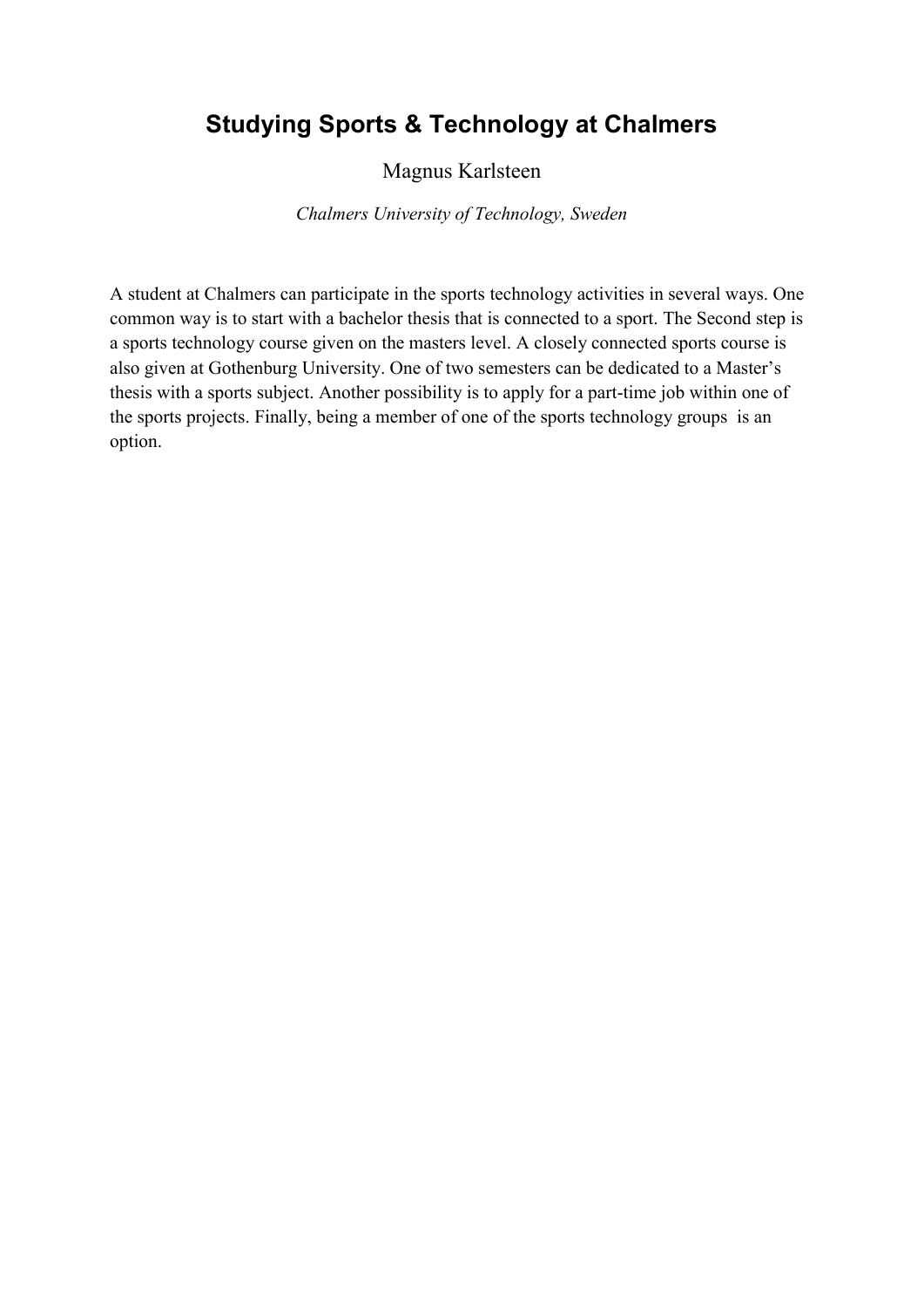### **Elite sport and education**

### Owe Stråhlman

*Fahlström, P.G. 1; Patriksson, Göran. 2; Stråhlman, Owe. 3,*

#### *1: Linnéuniversitetet (Växjö, Sweden), 2 and 3: University of Gothenburg, (Gothenburg, Sweden)*

Previous studies have shown that successful sport careers often are based upon the notion that athletes are living a life in harmony and also have had the opportunity to successfully combine a sport career and a parallel academic career (Patriksson, 1995; Stråhlman, 2006). This presentation focuses on aspects related to parallel career opportunities for elite athletes in the academy. The aim is to describe 3 different concerns in both the civil and the athletic development.

36 Swedish athletes were interviewed (26 men -10 women) all with experience of top-level sport on international basis and varied experiences of academic involvement. One third of the group had finished their sport career before or during the 1990s and the others in the 2000s. The respondents represented various sports. The issues discussed highlight the aims and the questions where formulated to grasp the essence of the respondents' experiences.

Three aspects of career support where detected.

- (1) The student athlete is admitted to regular university courses/programs on the same terms as other students, but progressing the studies with different types of adapted curriculum. The design of the support is in collaboration with the Training Manager and Director of studies at the university institution. The candidate's sport activities are completely outside university activities and responsibilities.
- (2) The elite athlete is accepted on courses/programmes at the same premises as above (1), but the university also provides support for the student's athletic development. This support is a joint collaboration between the Academy and the Sport organizations (federations, sports clubs and other stakeholders). A steering committee and a resource centre are established with the task of organizing and managing the sport activities.
- (3) The athlete is admitted to a degree program or course where one of the objectives is to develop the student's knowledge in different sports. Advanced research programs are tied to this kind of support with the goal of creating a complete academic environment as collaboration between university institutions, stakeholders from related sectors (public authorities, sport organizations, industrial development and private stakeholders) and the athlete. In addition, there will also be opportunities to develop progression for students' sports development through collaboration with the government sanctioned study form *sports schools* (sv: idrottsgymnasier).

The standpoint is that a prospective student has the ambitions to both succeed in the academic career and the athletic career. If the universities (along with serious actors) can implement the above outlined actions and development stages, the cooperation between sport organizations and universities can become an international centre for the development of sporting knowledge (through research) and education. Knowledge development about sport is through research the key to sustainable development and the foundation on which successful parallel carers can be established.

#### **References**

Park, S., Lavallee, D. & Tod, D. (2013). Athletes´ career transition out of sport: a systematic review. *International Review of Sport and Exercise Psychology*, 6:1, 22-53.

Patriksson, G. (1995). *The elite sports career*. Mölndal: Institutionen för pedagogik. Göteborgs universitet.

Stråhlman, O. (2006). *Elite sport retirement process: career analysis of former Swedish elite athletes*. Göteborg: Department of Education, Göteborg University.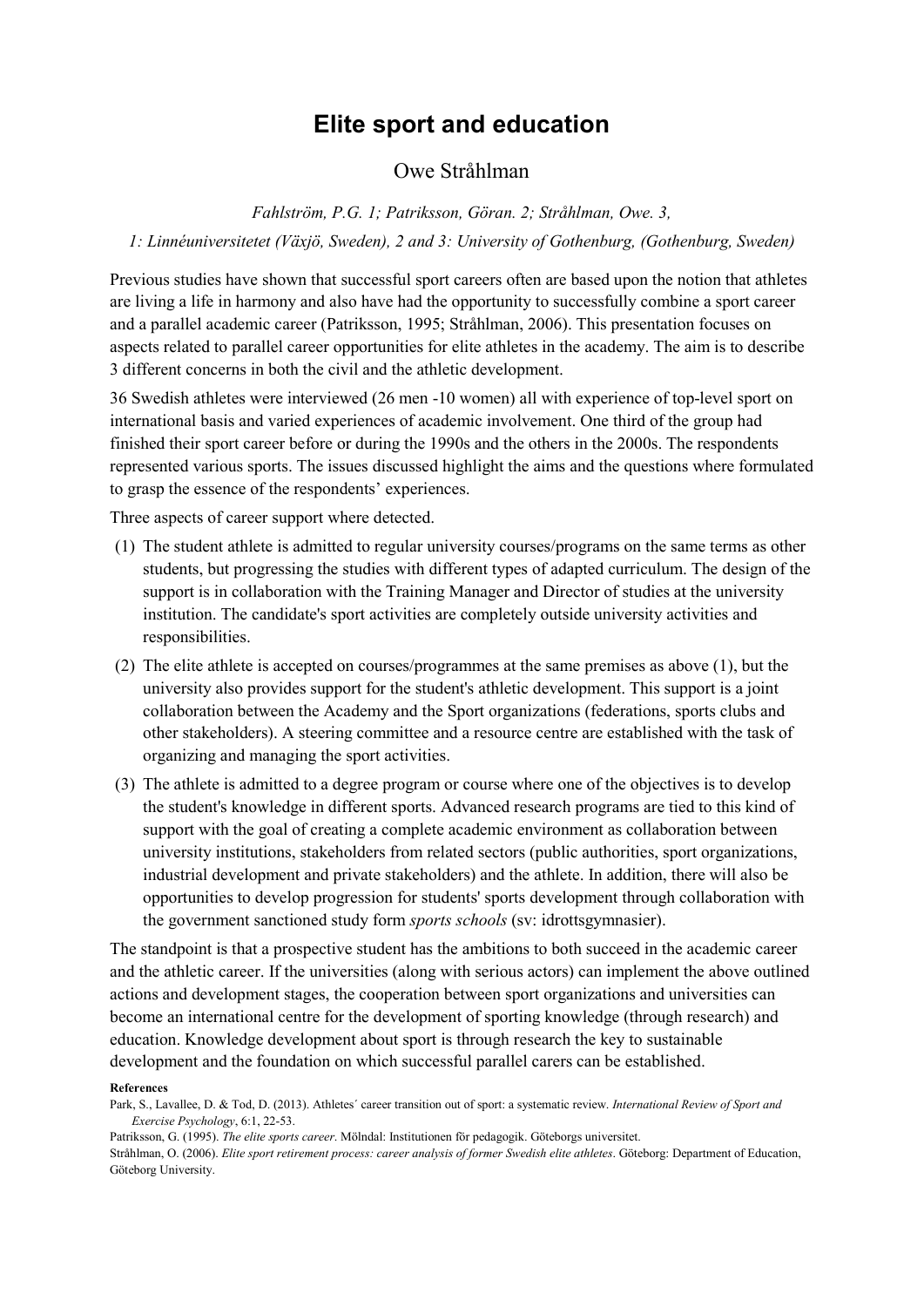# **New Technology in Equestrian Science**

### Maria Sundin

### *Chalmers University of Technology and University of Gothenburg, Sweden*

The equestrian sports are very large worldwide. Most of the scientific research on horses has been done in biology or veterinary science. Using research in material science, physics and technology offers novel ways of making measurements and doing analysis. This talk will present a few current projects at Chalmers and University of Gothenburg in collaboration with other partners.

A well-established method of finding inhomogenities in materials based on the heat conductivity and heat diffusion of the material has been tested on the hooves of horses. The method appears to be working well for finding problems such as cracks, abscesses and keratomas. It is a non-invasive method that can be very useful for veterinaries and farriers.

Sometimes a large part of a hoof will have to be cut away due to problems. We are investigating the possibility of scanning the cut away area and designing implants that will speed up the recovery of the horse.

Smart textiles are being integrated into ordinary horse equipment. For the moment, we have prototypes being able to measure the ECG, heart rate and breathing pattern of horses. Since the horse is an easily stressed animal, the integration of measuring devices into standard horse tack gives the advantage of being able to monitor the horse without the exposing the horse to unknown (and therefore scary!) equipment.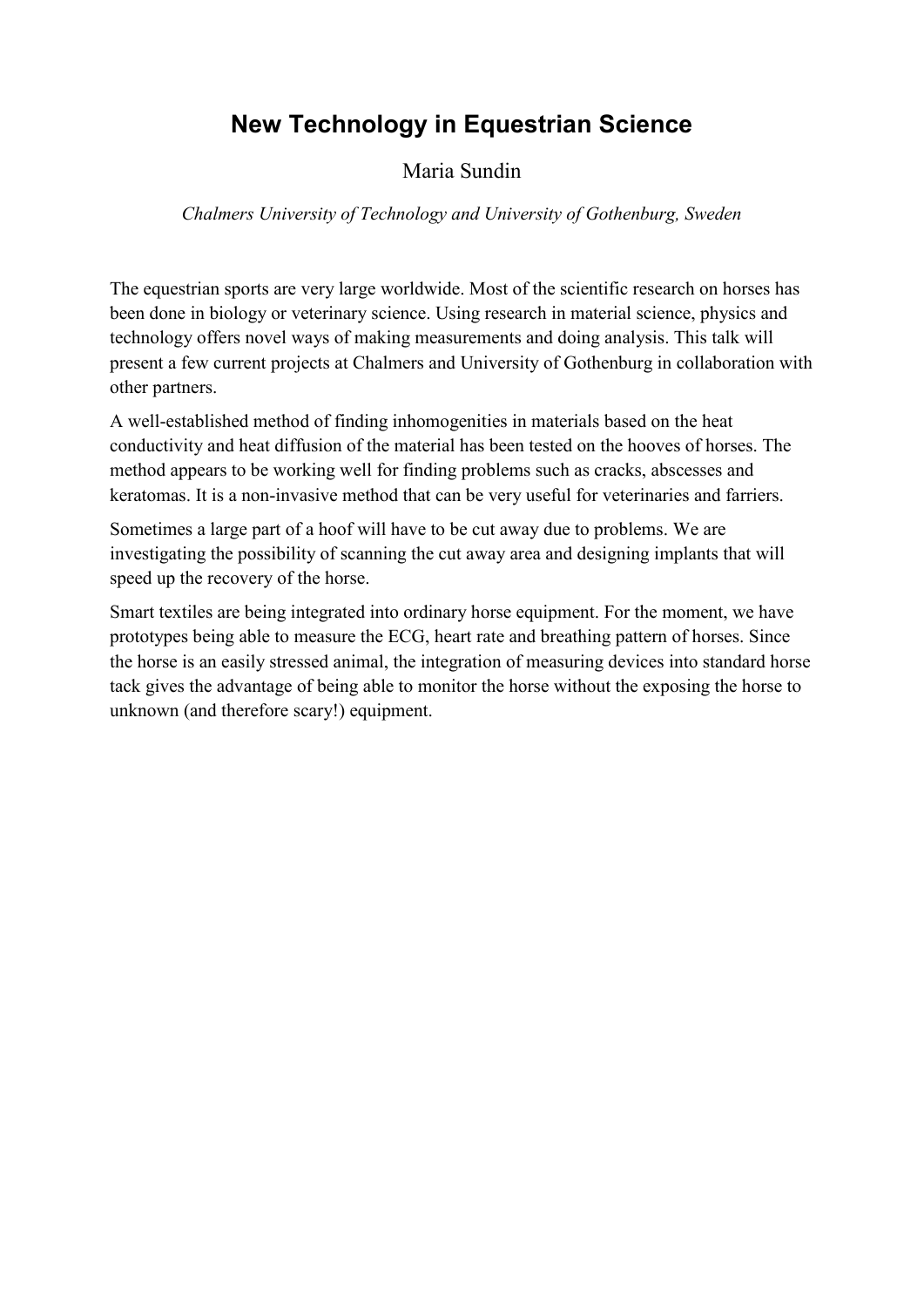# **Surfaces for sport horses –using biological data to understand events that challenge the surface material**

### Elin Hernlund

*DVM, Equine clinic, University Animal Hospital, Swedish University of Agricultural Sciences*

The main part of health problems in athletic and leisure horses consist of injuries to the locomotor system. The design of the horse's locomotor apparatus is impressive from an efficiency perspective but the construction is fragile. During competition, when the horse performs at its maximum, the risk of injury is especially high. One important aspect of ensuring safety for horses is to make the surfaces that horses train and compete on as safe as possible. This calls for objective measurements that provide scientifically based methods for approving surfaces. The sport's stakeholders have addressed the need for such tests.

The surface materials of horse arenas are non-linear and strain rate dependent. This means mechanical test devices must apply loads and load rates to the surfaces that are relevant to the horse-ground interaction. The details of this interaction must be studied to understand the most important sequences that should be mimicked in a test device. Measuring the horse's response to the surface by instrumenting the horse's limbs or hooves provides relevant information. However the biological between-stride and also between-horse variation is substantial which makes this approach impractical for direct surface testing. Such data can instead be used to make informed choices for construction of test devices. Measuring the performance of a surface adds another dimension to the task at hand, since performance is best judged by the sport's actives (riders). In this talk we will discuss how biological data from horse ground interaction are used for development of a surface testing device and how rider perceived surface behaviour can guide the setting of thresholds for performance evaluation of arena surfaces.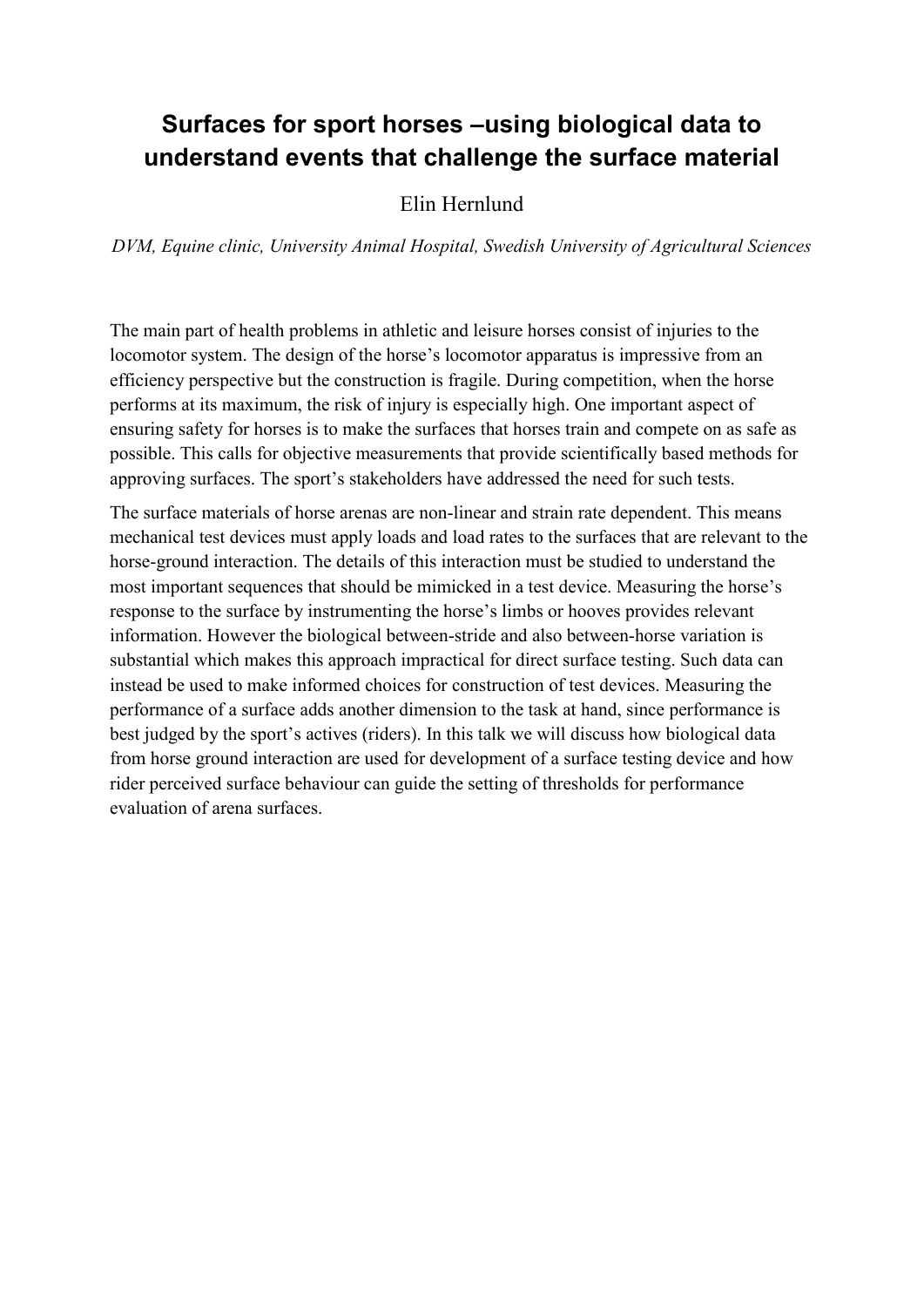# **Design and Testing of Footing Materials for Equine Athletes**

### Michael Peterson

*M. Peterson, J. Bridge and C. Mahaffey, University of Maine, United States*

Footings used for horse racing and equestrian sports vary dramatically based on local material availability, experience and cultural practices. These footings use various combinations of clay, sand, fiber, wood fiber, rubber, and wax/polymer binder. In this talk we discuss the cultural and performance demands of the different equestrian disciplines and the resulting design of the footing materials. We then consider the function of different material component options and their impact on footing performance. Material details such as shape of geotextile, fiber or yarn or sand particle size distribution and mineralogy are discussed. The critical effects of water and the function of the binder on the surface chemistry of the particles is also considered. Finally, we discuss the ongoing challenges associated with optimizing the overall mix of materials for different performance needs. This optimization problem is an ongoing issue which will require an improved understanding of both the horse and rider as well as a better understanding of the effect of each component on the properties of the overall footing. We discuss how we are making use of epidemiological data sets to meet the ultimate design objective; the safety and health of both the equine and human athletes.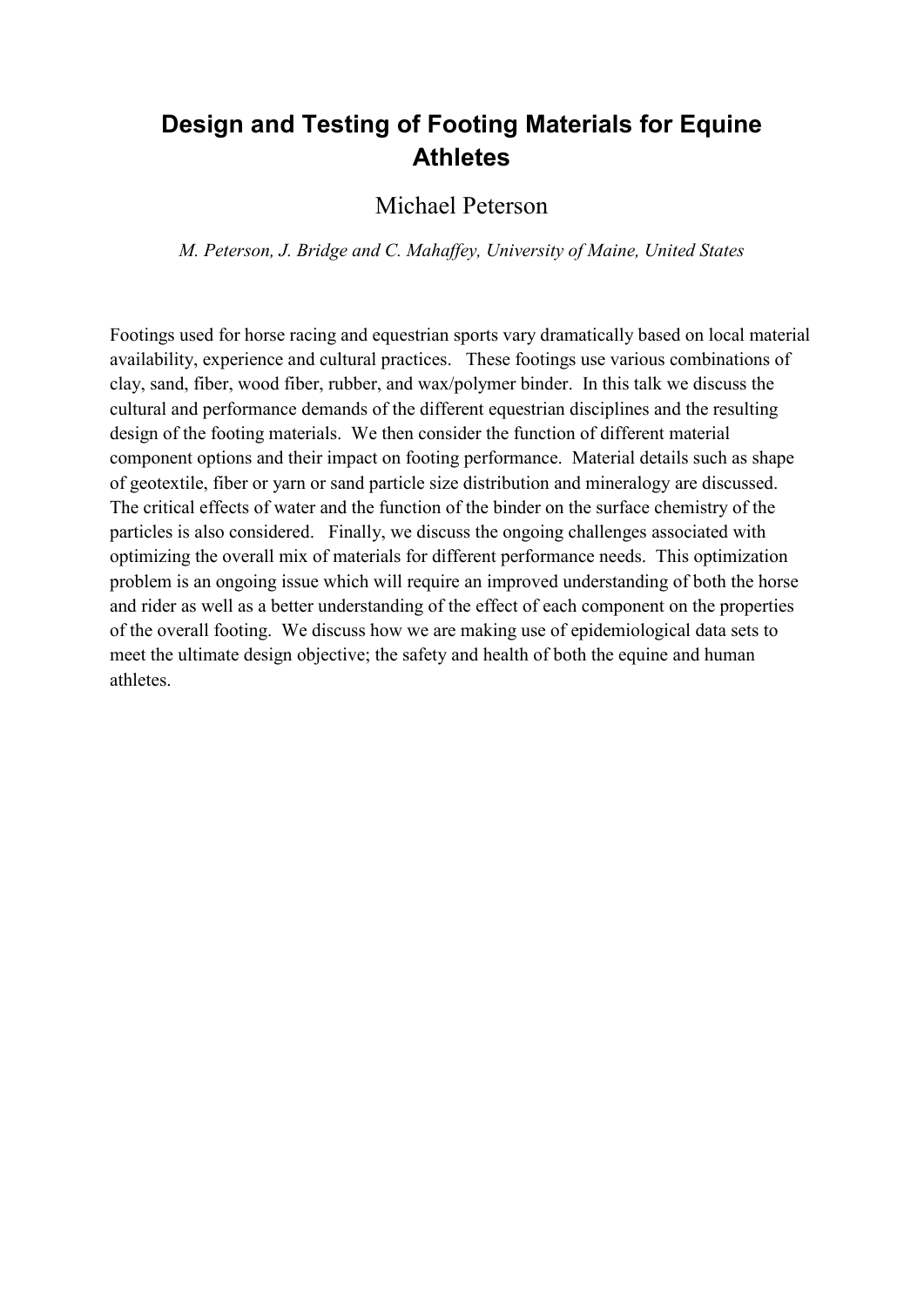# **Technology in Sports – A Growing Challenge**

### Harald Müller

### *Fédération Equestre Internationale, Lausanne, Switzerland*

The development of sport and technology have gone hand-in-hand to the point where now technology is a necessity in sport for assuring safety and fairness, measuring performance and contributing to performance improvements. In addition, without the development of modern information and communications technology there would be limited media exposure and global outreach to fans, diminishing awareness and participation and thereby changing the nature of the sports we know.

It is very challenging to find a scientifically satisfying way to classify all of the technology related to or influencing sport. Any approach will uncover overlaps and therefore have weaknesses. For the purpose of this presentation following two categories have been selected:

- 1. Technology with direct influence on performance
- 2. Technology with an indirect influence on performance

Philosophically speaking, differences in the quality of equipment should not determine the athletes' competition results. The conditions for competitors should be equal and performance should be based on physical, mental and technical abilities of the athletes only. It is at least theoretically possible for competition rules to control issues such as ensuring equality. Harder to manage is where manipulations are possibly legal but of questionable ethics. Finally, the access to technology clearly illustrates existing inequality and the advantages for athletes from countries with greater resources.

The big question is: how much more could or should governing bodies like the FEI, the International Olympic Committee or other agencies do to level the playing field in terms of technology in sport?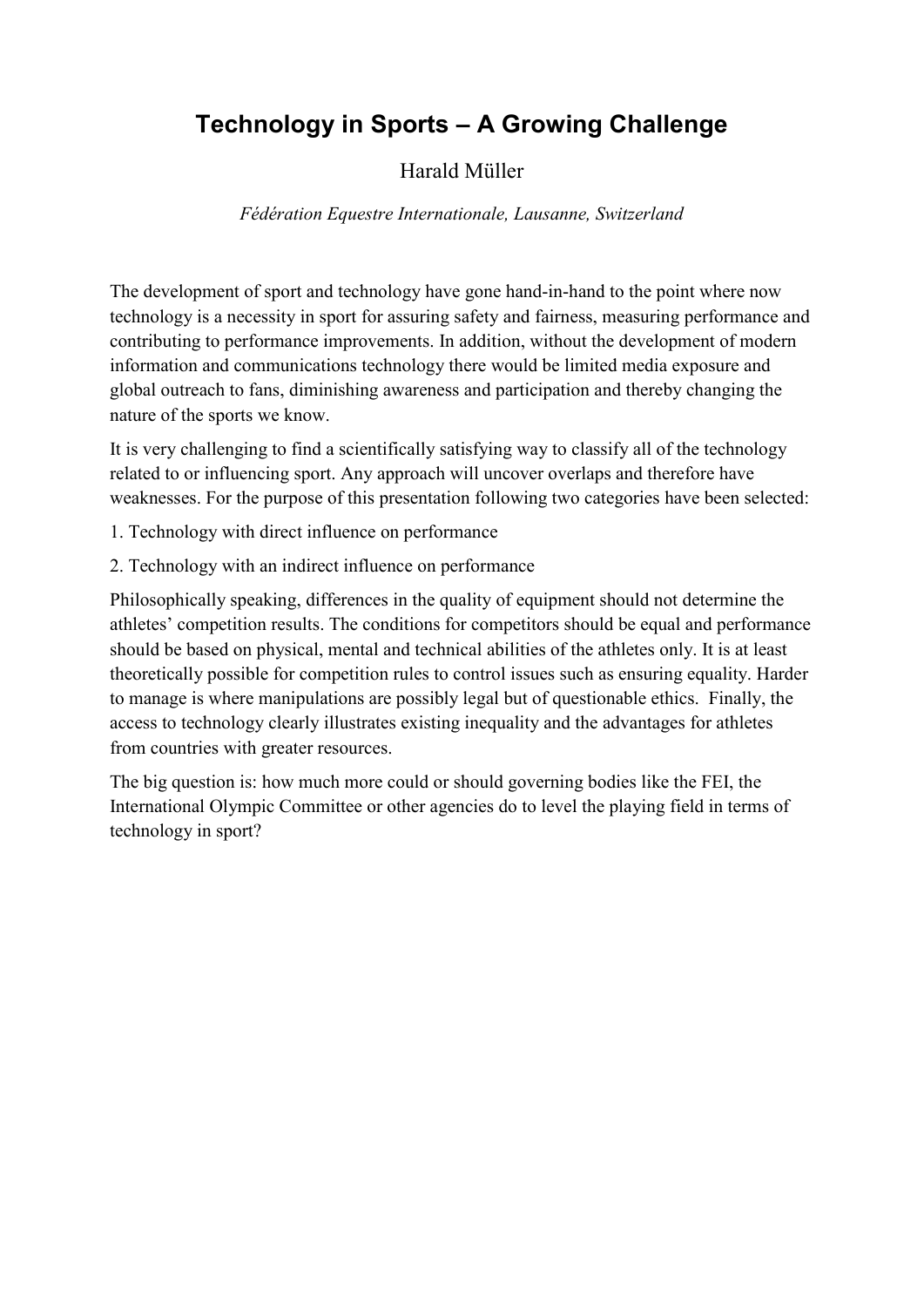### KEYNOTE LECTURE

## **Sports engineering: past, present and future**

Steve Haake

*Sheffield Hallam University, United Kingdom*

Sports engineering is older than you might think. Athletes and those supporting them are early adopters of technology and, in whichever era we study sport, it has embraced science and engineering to improve performance. This lecture will describe sports technology spanning 2800 years including design, materials and mechanics. How did the Greeks use technology in the ancient Olympics? Which inventions in 19th Century Britain allowed organised sport to flourish around the world? What are we researching and using now, which future technologies will sport adopt and what will the role of the sports engineers of the future?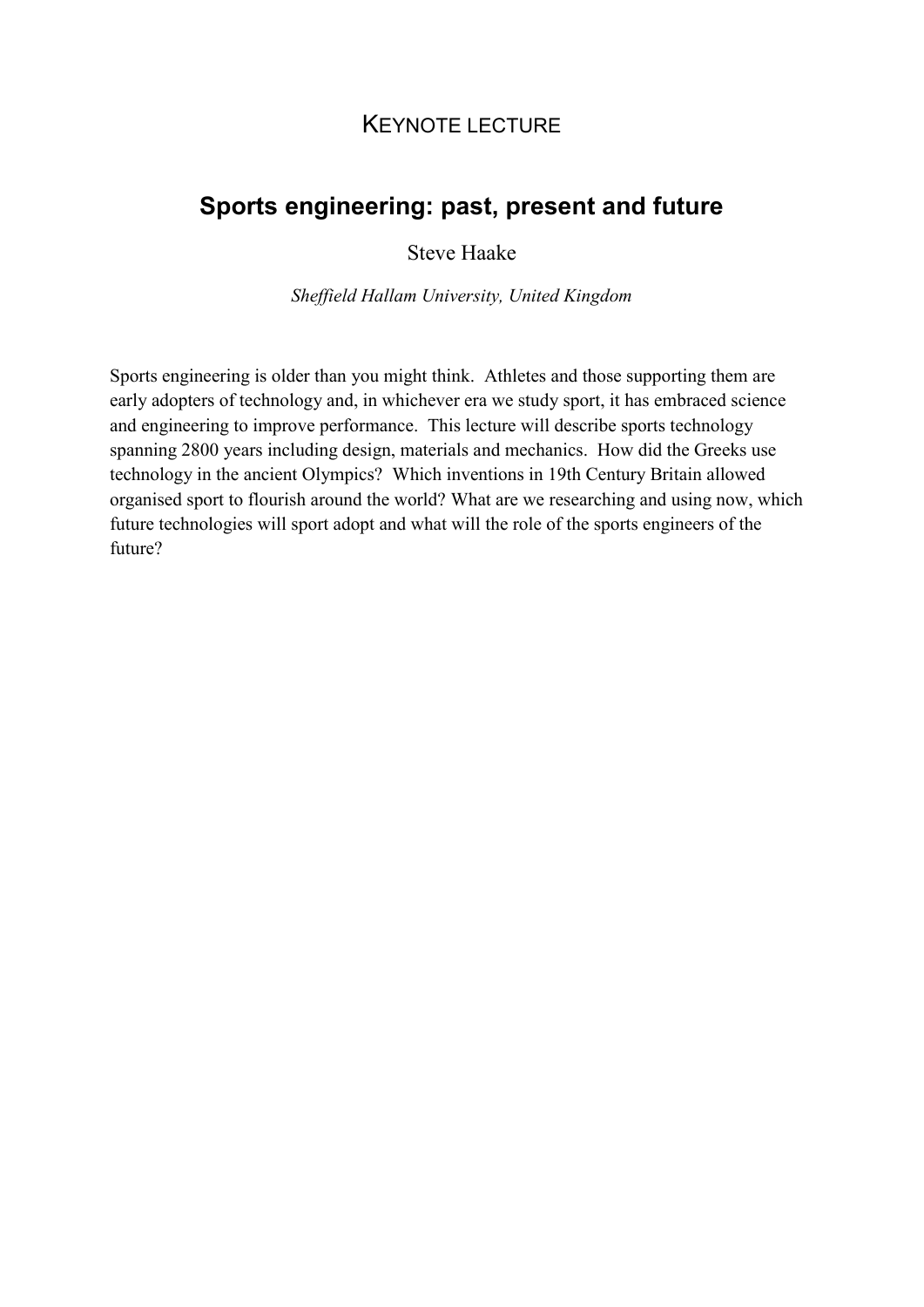# **Integrative Biomechanics and Physiology in Cross-Country Skiing**

Hans-Christer Holmberg

*Swedish Winter Sports Research Centre, Mid Sweden University, Sweden*

Because they possess well-developed and unique physical capacities, cross-country (c-c) skiers have been of special interest for research in exercise science. Early on, much of this research aimed to improve our understanding of the physiological characteristics of the athletes and the energy demands made on them in connection with various modes of skiing. As the sport has evolved, technical aspects have received more and more attention and combining physiological and biomechanical approaches have provided new insights.

C-c skiing involves several different techniques, a complexity that presents considerable technical, as well as cognitive challenges during a race. In response to changes in velocity, the inclination of the slope, and snow conditions, the skier must often choose between techniques that differ with respect to kinematics, kinetics, and the distribution of the workload between the muscles of the upper and lower body.

To date, most research on c-c skiing has been performed in the laboratory and more studies in the field/on snow and/or during competition are desirable. Such evaluations would provide insights into the factors that determine performance in connection with the various racing disciplines, as well as into why and when skiers use the different techniques. Fortunately, recent technological advances and innovations, with lighter equipment and higher accuracy, allow the recording of velocity and position with enhanced precision, providing biomechanical measurements in real time and more rapid feedback to the athlete.

Clearly, integration of biomechanical and physiological approaches and application of modern technology have tremendous potential to reveal new information concerning the factors the determine performance in c-c skiing, thereby helping to improve this performance.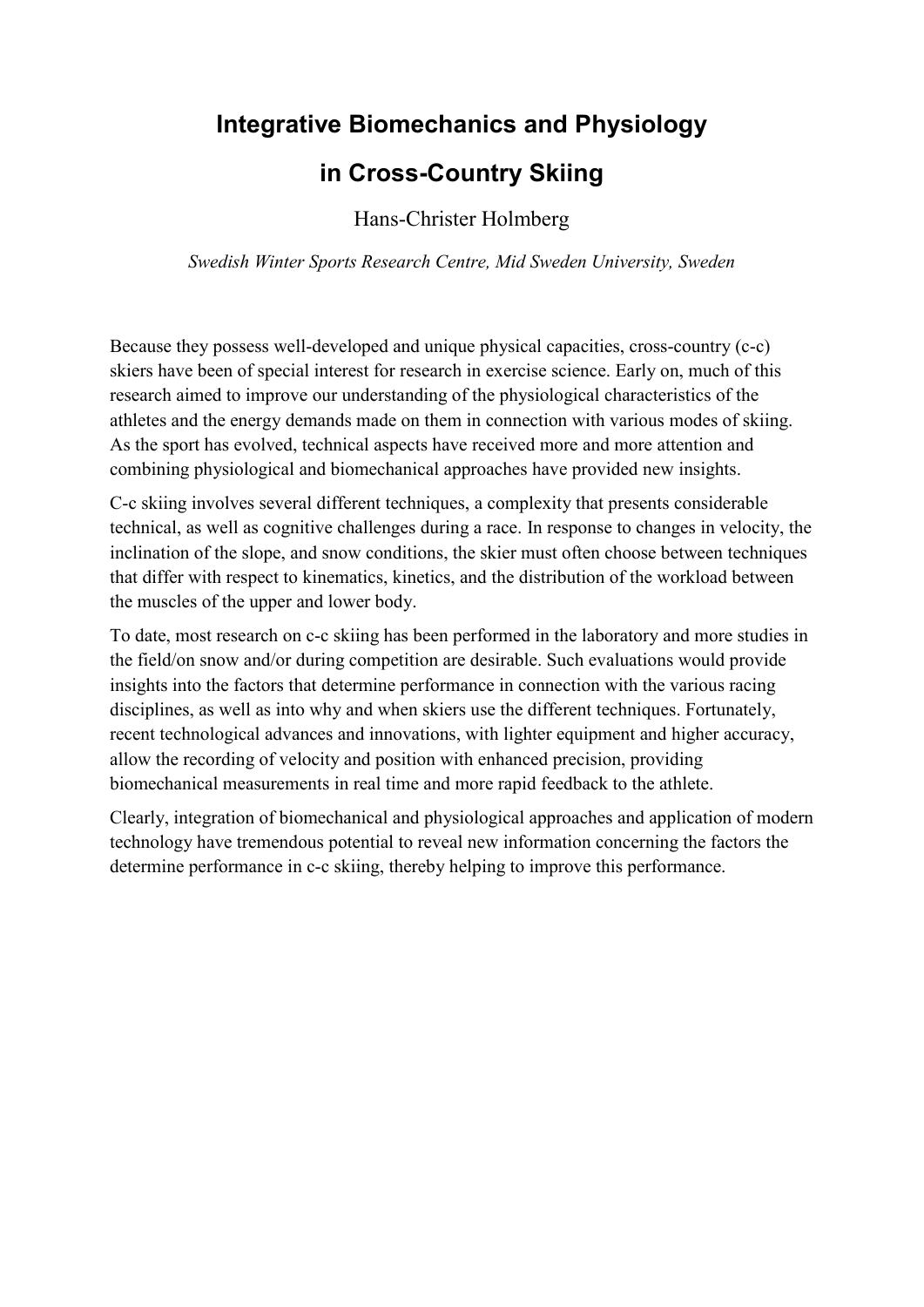### **Biomechanics of running shoes, foot and injuries**

#### Antonio Cicchella

*Antonio Cicchella\*, Herje Aibast§*

*\*University of Bologna, Department for Quality of Life Studies, Rimini, Italia.*

*§ Faculty of Exercise and Sport Sciences, University of Tartu, Estonia.*

An historical perspective on the mechanics of the muscular-skeletal system shows that body proportions have been investigated, mostly for practical ergonomics purposes. After the well know works of Leonardo da Vinci, Augustus Borelli from Messina, was probably the first who investigated the mechanical laws of human motion. Static human proportion has been also of interest of architecture (Le Corbusier, 1970), and of the large field of design. Space requirements of the seated operator by Dempster (1955), determination of body segments inertial parameters (Drillis and Contini 1966) and biomechanical modeling for general purposes (Hanavan 1964) are just few outstanding examples of mechanical modeling of the human body. Foot biomechanical modeling are of special interest for the shoe industry, and the mass production of goods require the generalization of results of these studies. Through a review of different methods of study of the foot and running, data connecting dynamical properties of the running shoe, the foot anthropometry and the kinematics and intrinsic force factors are presented. Running shoes have been proven to have a dumping effect, while the so called energy return has never been proven. A reduction from 16 KN to 12 KN has been observed as a dumping effect in the first 40 ms of foot strike during running at 15 km/h, from barefoot to shod conditions. Pronation and supination have been proven to affect stability and to be connected with injury rates. By means of optoelectronic measurements, we computed pronation angle of subtalar joint of the foot and duration of pronation in well experienced runners. We demonstrated that simple leg and foot anthropometry and strength variables of the ankles are connected with injury rates. Methods of testing sport shoes and sport surfaces will be reviewed and critical points will be discussed.



Correlation tables between Injuries and anthropometric and kinematics parameters (A) in more symptomatic and less symptomatic (B) subjects. Leglen = length of the leg  $(dx=$  right and si=left). Maxsin/maxdx: maximal rearfoot angles. Impdx/sin: shank-rearfoot angles at impact; Ankcircsi/d : ankle circumferences; Proamps : left pronation amplitude; Timeimsi: time from foot impact to maximum pronation; Knecircsi circumference of knee (left and right); BMI : body mass index.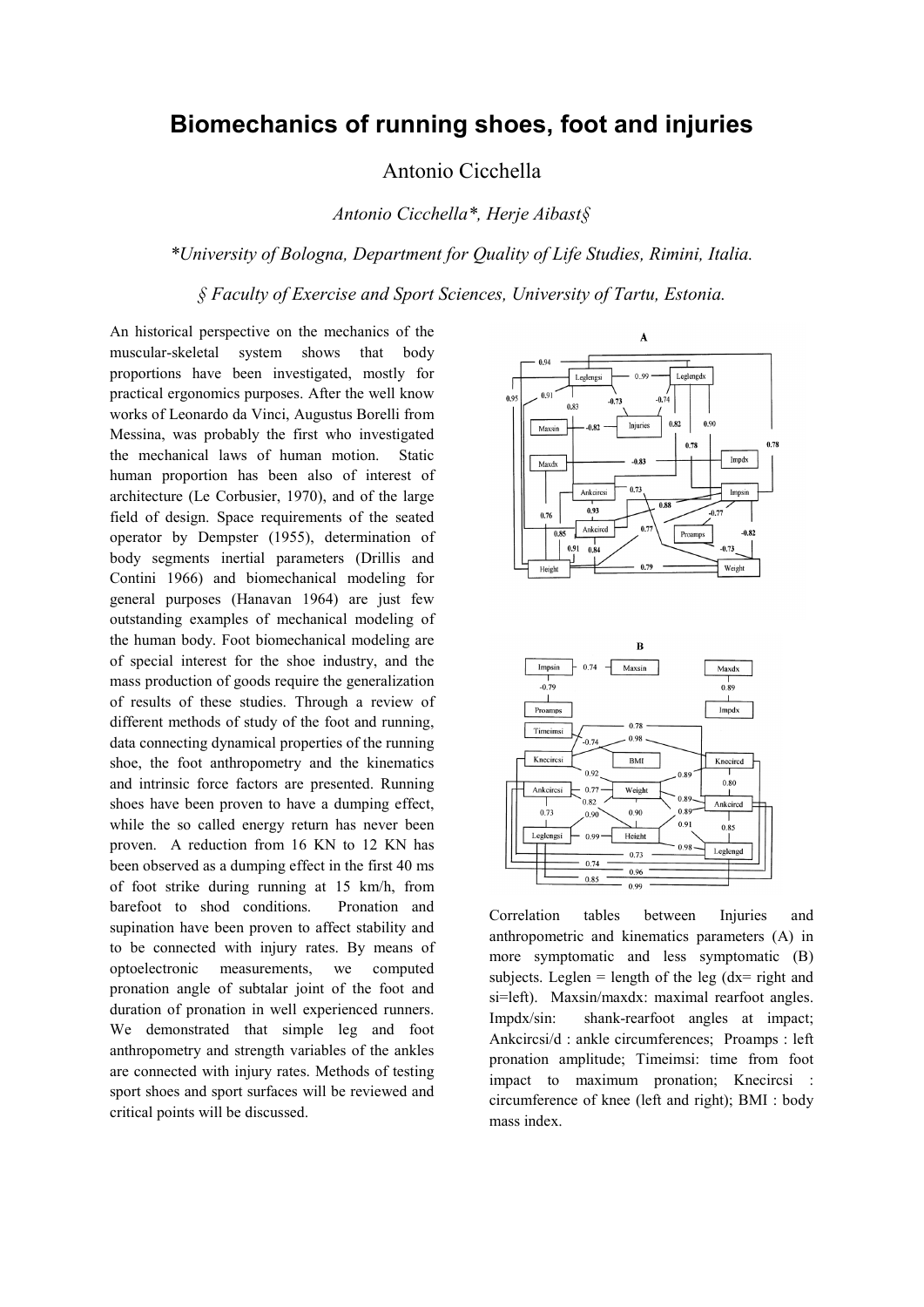# **Technology in swimming – so much more than a fast swimsuit**

Gunnar Westman

*Chalmers University of Technology, Sweden*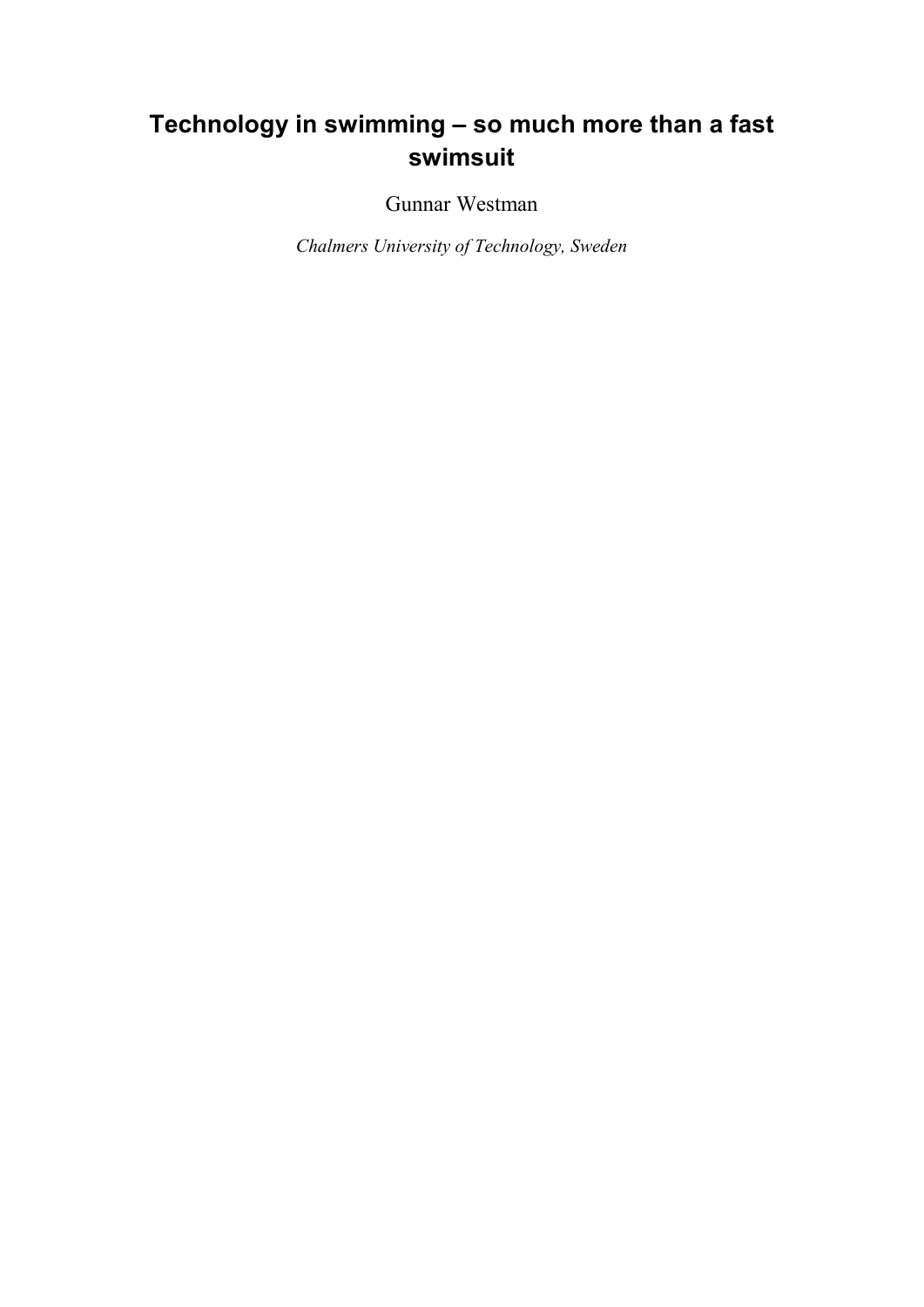# **The Influence of World Cup Ball Design on Ball Aerodynamics**

### John Eric Goff

*Lynchburg College, United States*

I will discuss how panel number, panel design, surface texturing, and overall groove length affect aerodynamic properties of World Cup soccer balls. Wind-tunnel data and trajectory analysis show that the Brazuca ball, which was used in the 2014 World Cup in Brazil, is a better ball than the Jabulani ball, which was used in the 2010 World Cup in South Africa. Low-spin knuckling effect will also be discussed.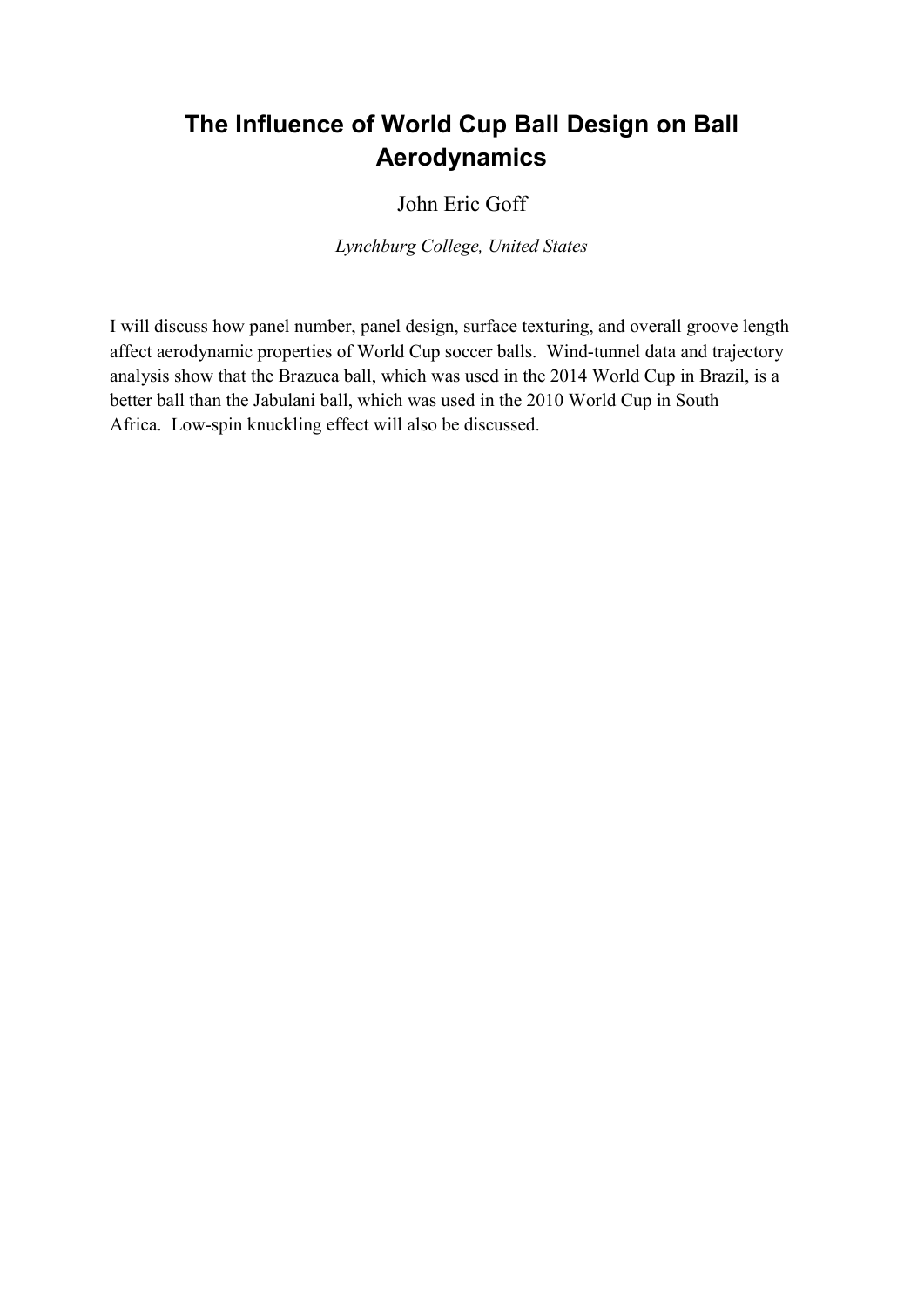# **Game intelligence is formal logic**

Jan Lennartsson<sup>1</sup> and Carl Lindberg<sup>2</sup>

*1 Chalmers University of Technology, 2 Uppsala University, Sweden*

This research is joint work with Nicklas Lidström, and is based in part on the decision model he used during his active career in professional ice hockey.

In team sports, there is almost a magical aura surrounding game intelligence and players who have the ability to repeatedly pick the winning strategies, are considered blessed with a gift. We mean that a player's overall ability can be categorized into two conceptually different parts. First, the ability to decide on a strategy, which is in some sense optimal, in each encountered game situation. Secondly, the ability to carry out the chosen strategy. The second category depends on the player's skill set - technique, strength, agility, endurance, etc., while the first category is what defines the game intelligence of the player. We focus on analyzing the first category. In order to consider specific game situations, we define a natural utility for the outcomes; the potential. The potential is the probability that team A will score the next goal, minus the probability that the next goal will be scored by team B. We are able to derive mathematically optimal strategies. Surprisingly, we show that most players, professionals included, deviates from these fundamental optimal strategies. Supposedly, because the culture in sports suggests non-optimal player behavior.

To use optimal strategies in your game gives a strategic advantage in competitive interactions, and hence it is closely related to game intelligence. Hence, we show that game intelligence is an acquired skill. In particular, to act in a way which optimizes potential is equivalent to high game intelligence.

We apply principles from game theory to determine which decisions are optimal. A main consequence of our problem set-up is that the optimal defensive strategy is to make the best offensive choice, in terms of potential, as low as possible.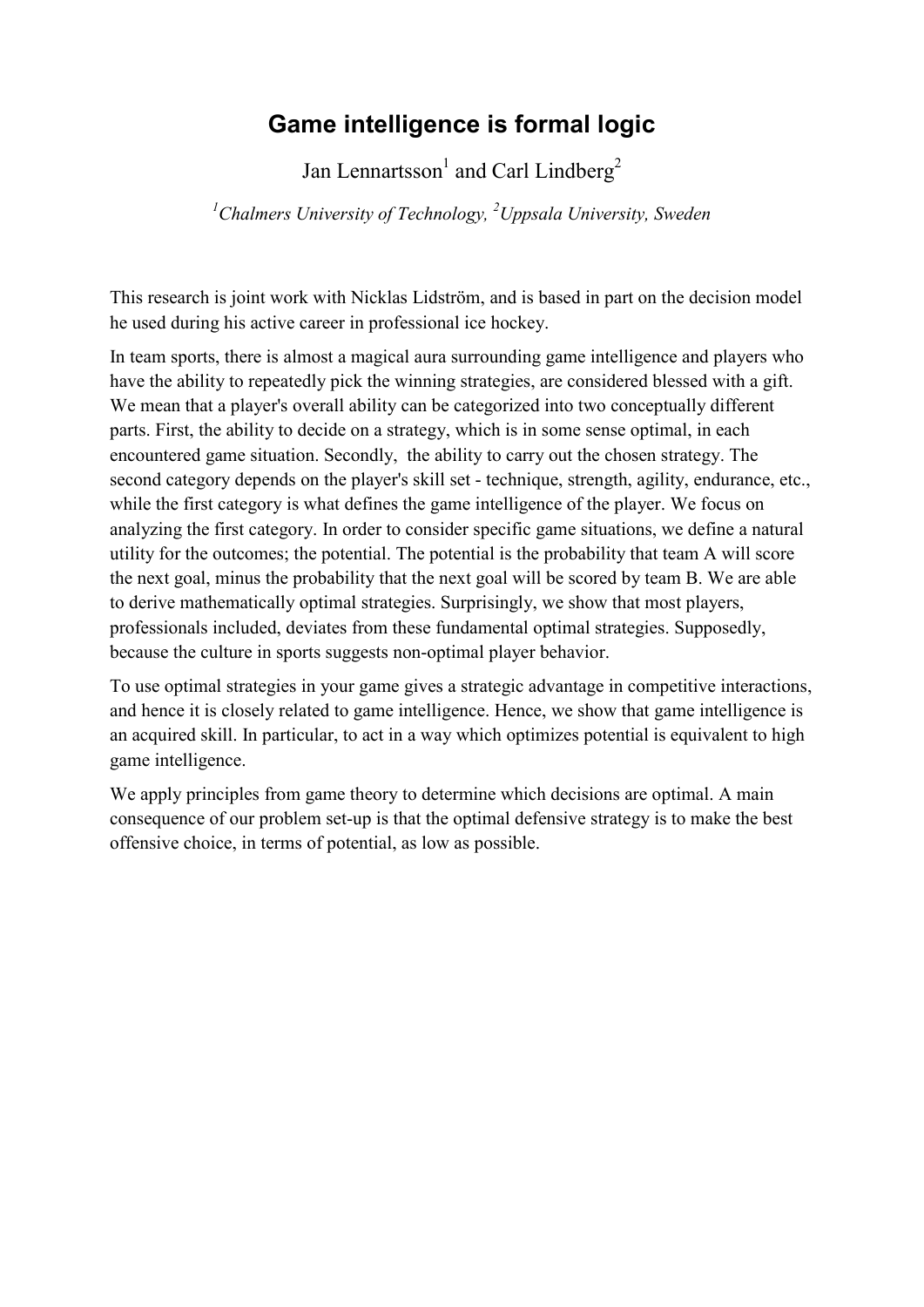## **PressCise, a unique compression bandage**

### Torbjörn Lundh

*Mathematical Science at University of Gothenburg and Chalmers University of Technology*

Compression bandage treatment has been in use for thousands of years. The goal is to apply a pressure on the limb. So far it has been hard to quantify the amount of pressure being obtained and one has to rely on the "fingerspitzengefühl" of the applier. We suggest here a novel signal system on a bandage with a specified elasticity that gives a well-defined pressure over the whole leg, independent of the leg and applier. The idea behind the bandage is to apply Laplace's formula and approximate the leg as having circular cross-section in order to let the change of curvature, i.e. the inverse of the radius of the leg, be compensated by a higher bandage stretching force. In order for this compensation to be complete, we need a specific elasticity property of the textile material which has now been developed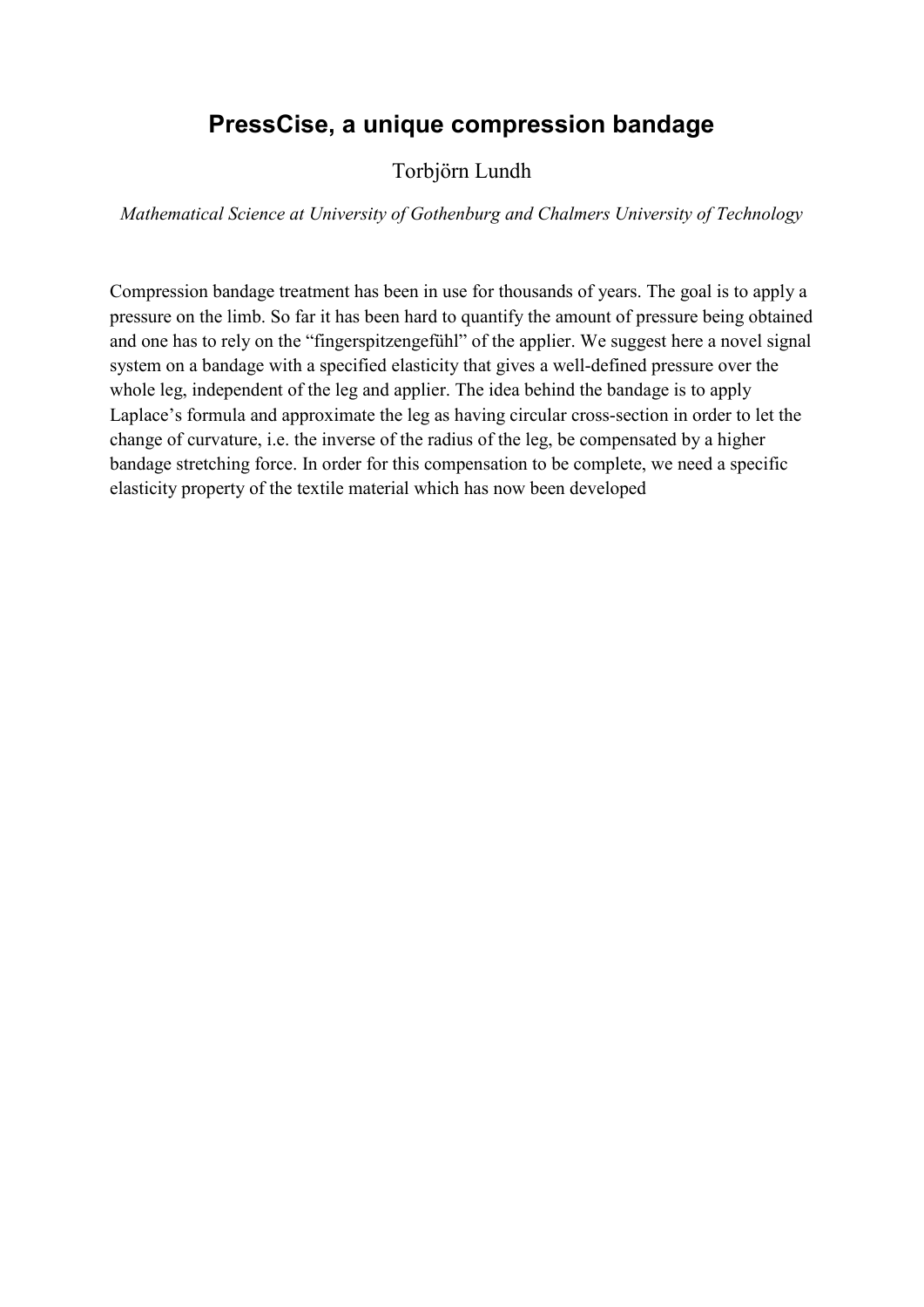# **Sport injuries and sporting equipment**

Per Renström

*MD, PhD, Professor emeritus, Centre for Sports Trauma Research and Education*

*Karolinska Institutet, Stockholm, Sweden*

The most obvious limiting factor for optimal performance in sport is the individual`s physical capacity such as speed, strength, and explosiveness as well as the development of more effective equipment. Will start by giving some examples of effective equipment and how this have changed the results.

Pole vaulting involves the transfer of energy from the vaulter to the pole, and finally back to the vaulter as he/she jumps. The evolution of materials from hardwood, to bamboo, and finally to fiberglass and carbon fiber, validates the strong influence of material properties on the success of the vault. Another example of effective equipment is the high-technology swimwear fabrics. Some claim that their lineup will increase one's swimming speed by 3–7%. The use of high-tech suits made from plastic derivatives, such as polyurethane is now banned by FINA. Another example of effective equipment is the clap skate used in speed skating. The speed gains from using the clap skate because of the point of rotation is moved from the tip of the skate to the hinge, facilitating the transfer of power to the ice.

Below there will be a discussion on tennis injuries and their relation to tennis equipment. Tennis is a demanding sport physically, mentally and emotionally and a game for everybody. We do know quite a bit about the inherent demands in tennis, in terms of forces and velocities, ranges of motion, and amount of tennis play and some about the musculoskeletal maladaptation, but not much about the stress of playing the year around and the true incidence of injuries.

Prevention of tennis injuries include a discussion of the incidence risks and mechanisms of injury. Tennis equipment such as the racket, strings and balls can be a risk factor. The modern composite materials rackets have facilitated a change in playing style from one of technique to one characterised by power and spin. The combination of the increased stiffness of modern rackets and harder tennis balls has led to an increased shock transmission from the racket to the player. There are many recent innovations in racket technology. Today's rackets are more powerful, stronger, lighter with improved handling. They allow a changing technique as the players can hit the ball harder and do so also with open stance. However this puts more stress on the body especially the core, trunk and shoulders and requires improved core strength and balance. Thereby the risk for injury is increased not the least for the thigh, trunk, the back, the shoulder and elbow.

Tennis injury incidence is low, but tennis does have a unique profile of injuries. Injury incidence varied from 0.05 to 2.9 injuries per player per year or 0.04 -- 3,0 injuries/1000 hours per hour of play. Most acute injuries occurred in the lower extremities. Most chronic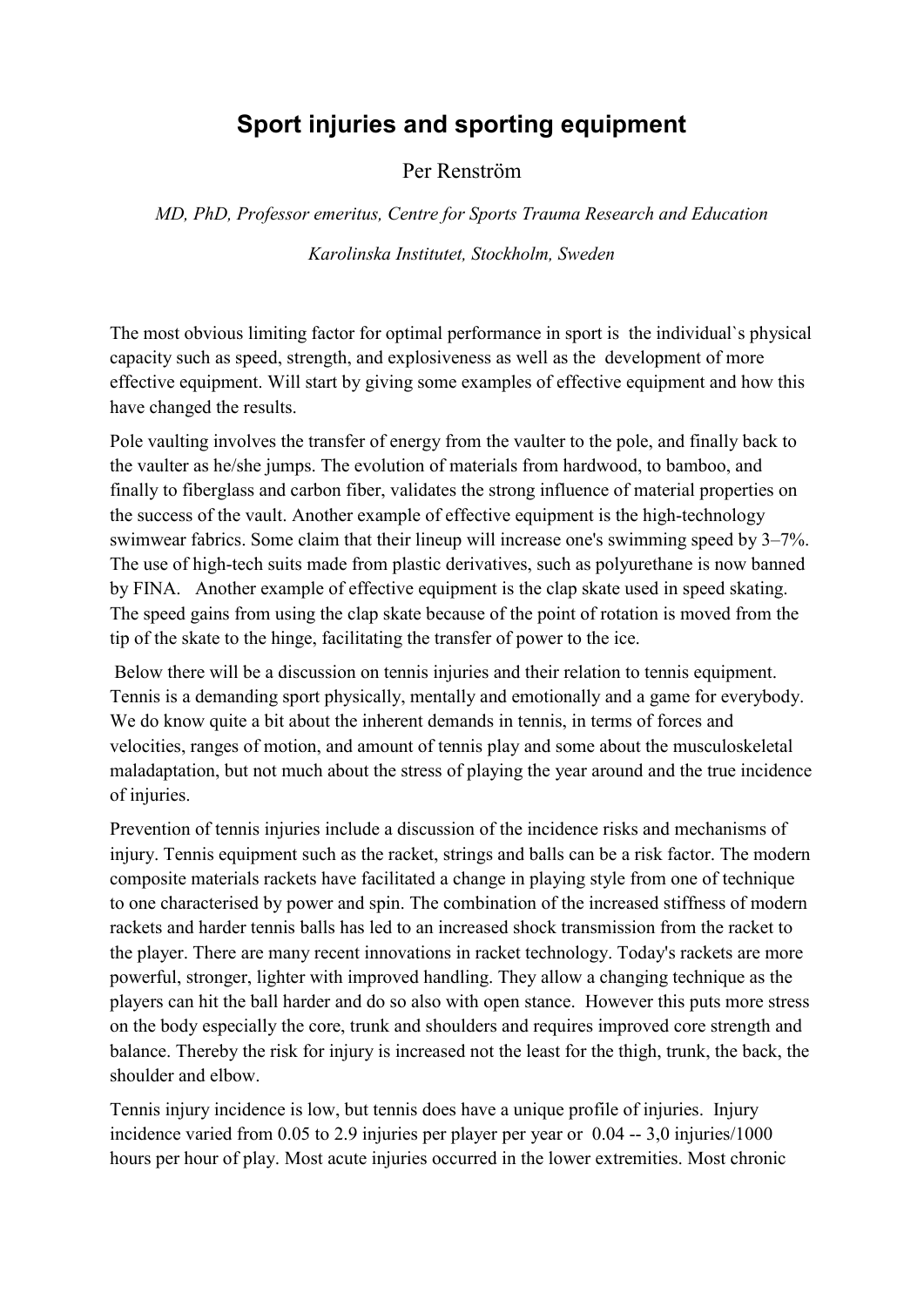injuries were located in the upper extremities. Injuries to the trunk comprised 5% to 25% of all injuries

The serve was the predominant stroke accounting for 45% in French Open and 60% in Wimbledon of strokes during service games. A tennis serve is unnatural and highly dynamic, often exceeding the physiological limits of the joint with inherent risk for injury. Optimal shoulder function requires good kinetic chain function, optimal stability, and coordination of the scapula in the overhead action. Type of shoulder injuries include rotator cuff tear, labrum injuries. Elbow injuries occur mostly during the cocking phase when there is a valgus stress on the elbow causes a widening of the joint on the medial side resulting in increased tension of the medial ligaments and compression of the lateral side.

Other injuries include a common injury such as the tennis elbow. Concerning racket and tennis elbow it can be said that lighter racquets are better and healthier than heavier racquets. Strings can be a risk factor for tennis elbow problems. Materials found in tennis rackets are nylon, gut, or synthetic gut for the strings. Gut gives better control, higher speed velocity and less vibration to the wrist. Many top professional players use a poly-based strings, which delivers the added spin and control that these top players are craving. However these top players restring their racquets just a few hours before every match and in many instances are only used for 8 games. Otherwise playing with a stiff, dead string is one of the most prominent causes of tennis elbow. The looser the racket string the higher the speed for the ball. A harder string will give improved control of the ball but seem to increase the risk for tennis elbow.

The future for sports and sport equipment material will include that engineers will attempt to optimize the delicate balance of power, control, and comfort to maximize racket performance. The trend today is toward lighter, bigger rackets these are viable because of advanced materials engineering. It is important to point out, that the science of tennis equipment is complex concerning the physics of string and frame vibration as the ball connects with the racket.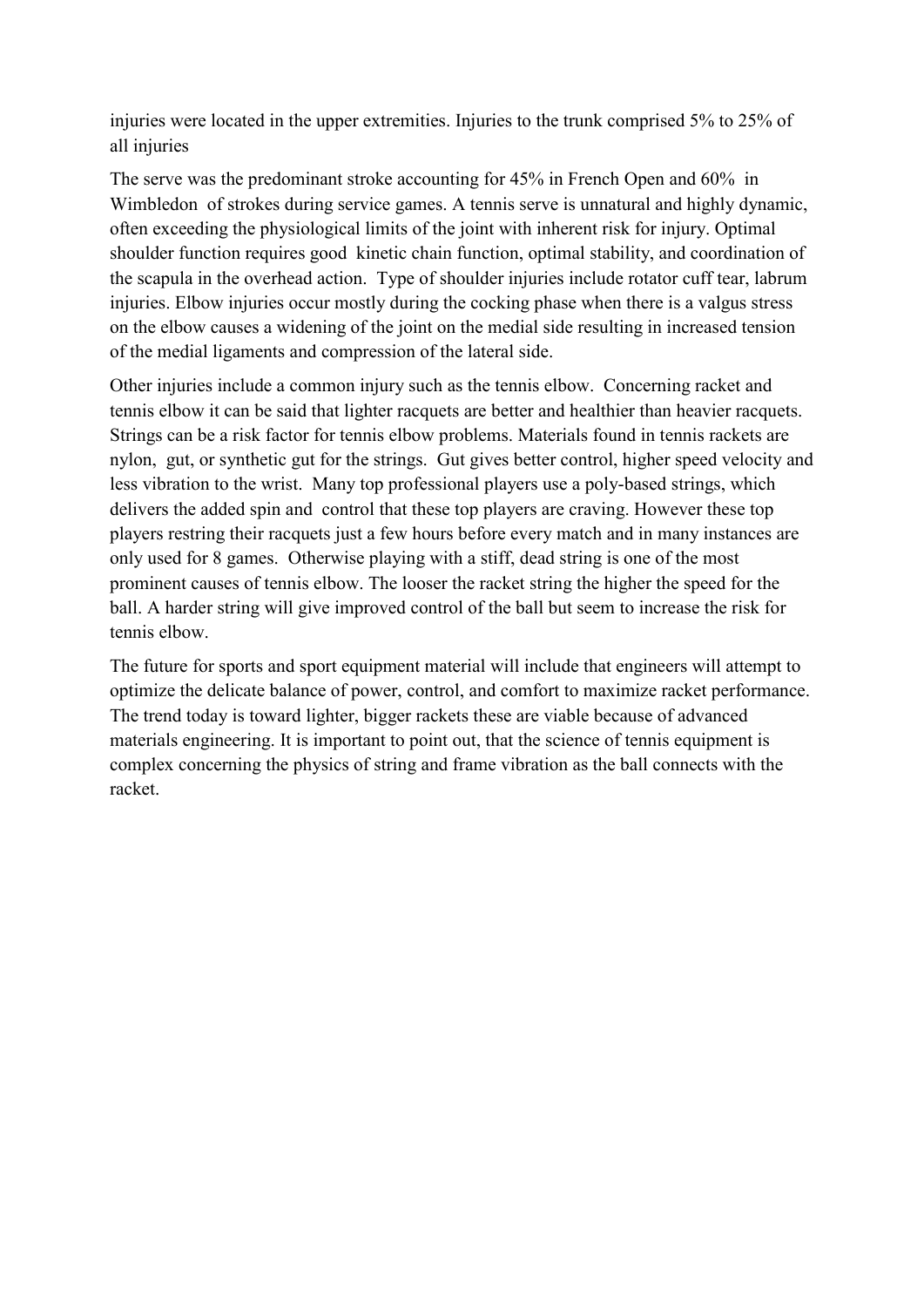# **Can we use microwaves to detect muscle ruptures?**

Andreas Fhager

*Chalmers University of Technology, Sweden*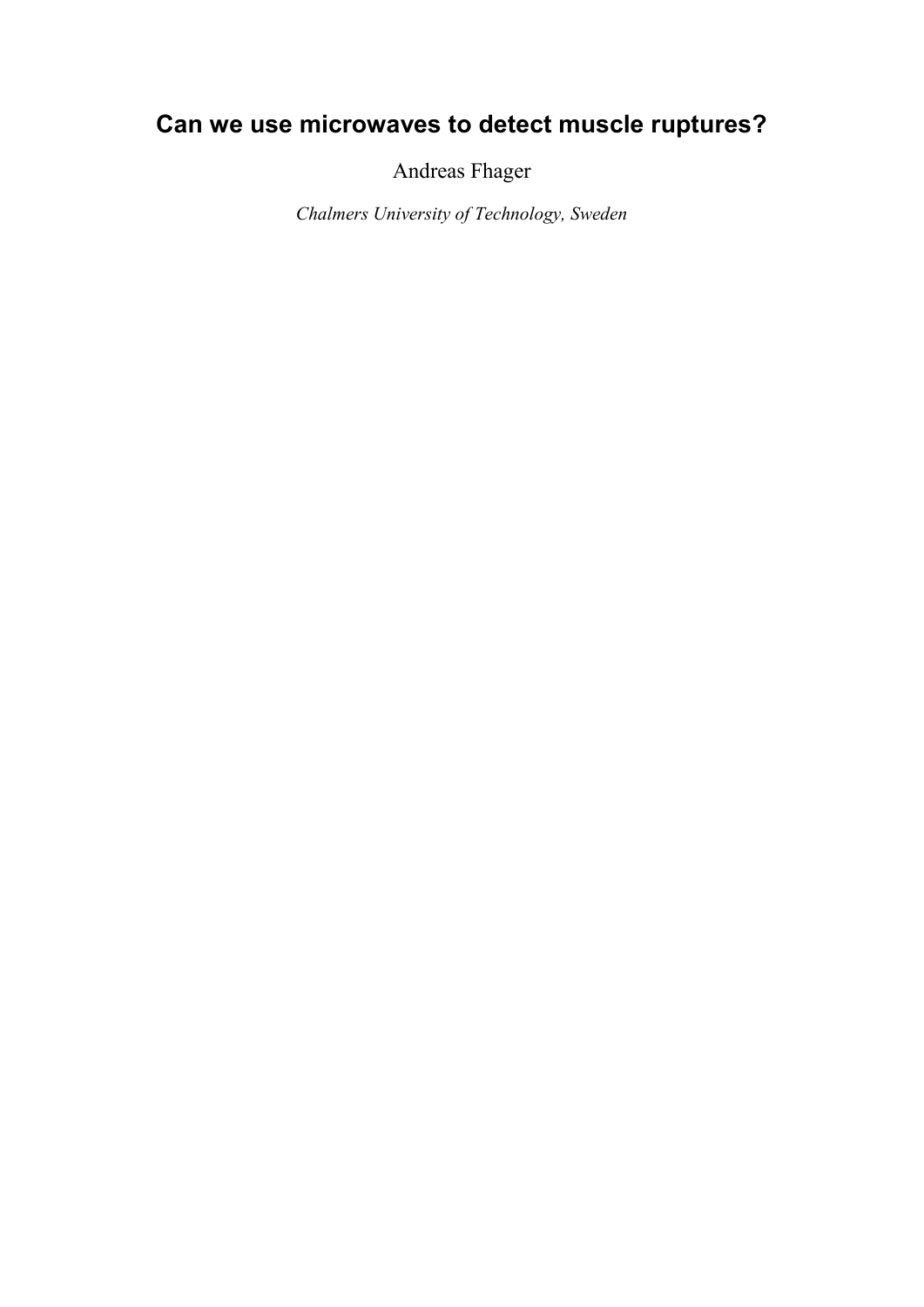# **What I want for Christmas; how can material developments support apparel design?**

Arjen Jansen

*Delft University of Technology, Netherlands*

Choosing the right apparel when sailing small boats at open water is challenging due to the continuously changing conditions such as apparent wind speed, wave direction and boat speed. These changes in conditions, combined with changes in metabolic rate cause large differences in perceived thermal comfort. Currently this issue is simply neglected or solved by the sailor by 'opening and closing a zipper'. Adaptive garment could be one of the ways to support athletes striving after better performance. But how? How can we use new materials that enable active control of thermal issues and what materials do we need? This is what I would like for Christmas…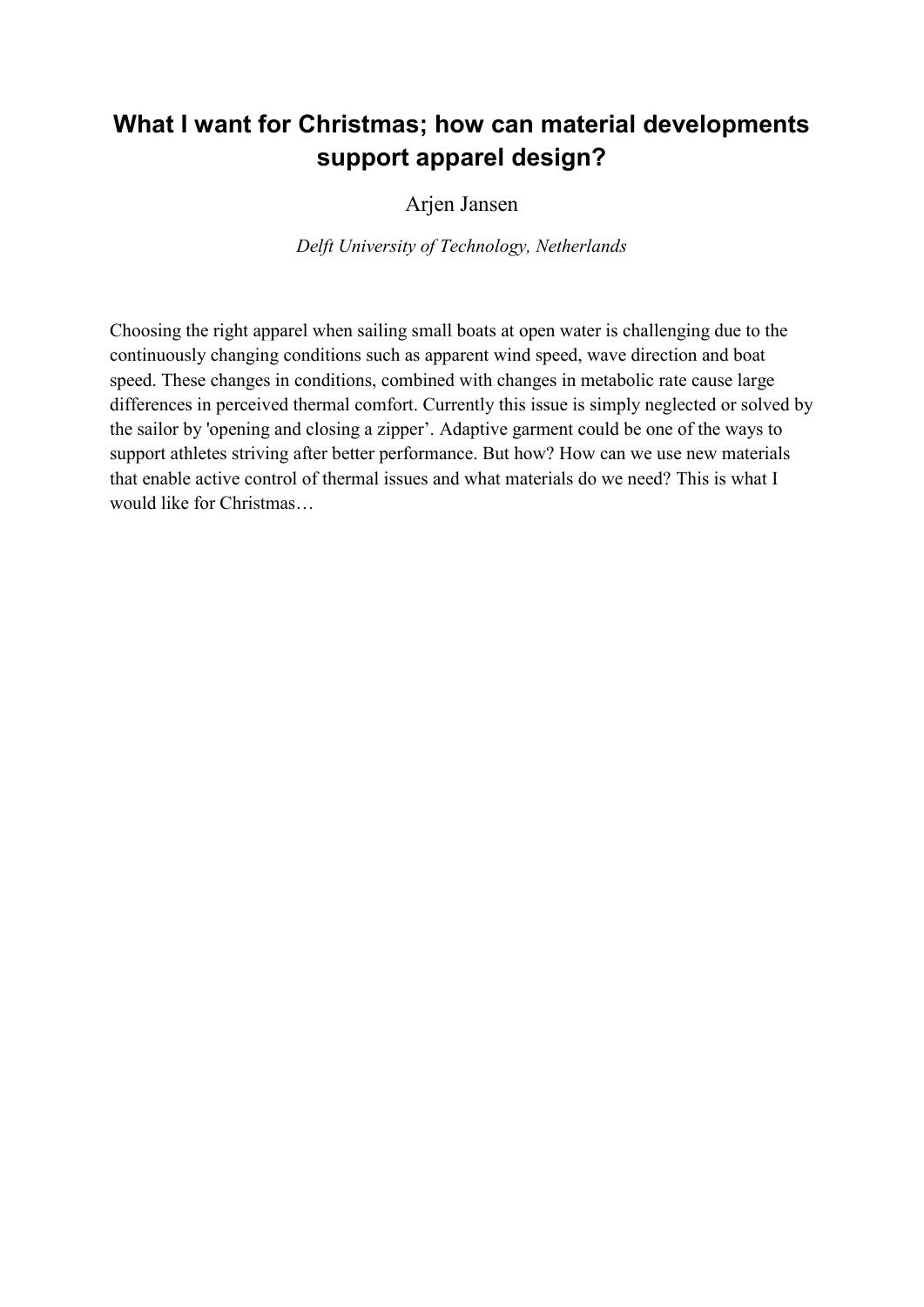# **Analysis of thermal comfort and sport performance in cross-country skiing athletes wearing different types of clothing**

Alessandro Pezzoli

*Interuniversity Department of Regional and Urban Studies and Planning*

*Politecnico di Torino and Università di Torino*

Research was done on a subject which is not well known, especially in sports applications: climatology and meteorology applied to sport with a special focus on thermal comfort.

The review of the literature research indicates that most of studies on the relationship between thermal comfort and clothing mainly focus on the military field and therefore there is a lack of structured research on the relationship between clothing and sports performance.

This study aims to clearly evaluate the performance of materials used in winter sports in terms of breathability and capability to control temperature and moisture with a particular focus on cross-country skiing. An innovative test protocol is presented which can match the correlation between comfort and performance by testing three different technical underwear types from middle to high-end quality.

This study also combines the assessment of ergonomic comfort along with thermal comfort by testing apparel in environmental conditions and by studying how these factors can influence performance.

Studies on thermal comfort have so far been carried out predominantly with test protocols in a climatic chamber. To expand the scope of research, it is necessary to conduct studies in an outdoor environment and analyse sports that cannot be easily reproduced in a climatic chamber (i.e.: cross-country skiing, alpine skiing, canoeing).

Innovative on-field and outdoor testing was performed on cross-country ski athletes and instructors; the data from the wireless sensors measuring skin temperature and skin humidity were validated using a portable meteorological station. A questionnaire was given to testers who described their feelings in function of the different clothes worn.

This innovative outdoor test protocol presented in this research fills a gap in the topic area related to the evaluation of the effect of the environmental conditions on thermal comfort, sport performance and development of sport clothing.

As a consequence, the research presented here is strongly innovative as it analyses the topic in the external environment by proposing a new and interesting field of research. It is also clear that the development of research based on the study of the relationship between clothing and sports performance with tests carried out outdoors, can represent an area that will lead to a more complete assessment of Key Performance Indicators (KPIs) of each sport in the future.